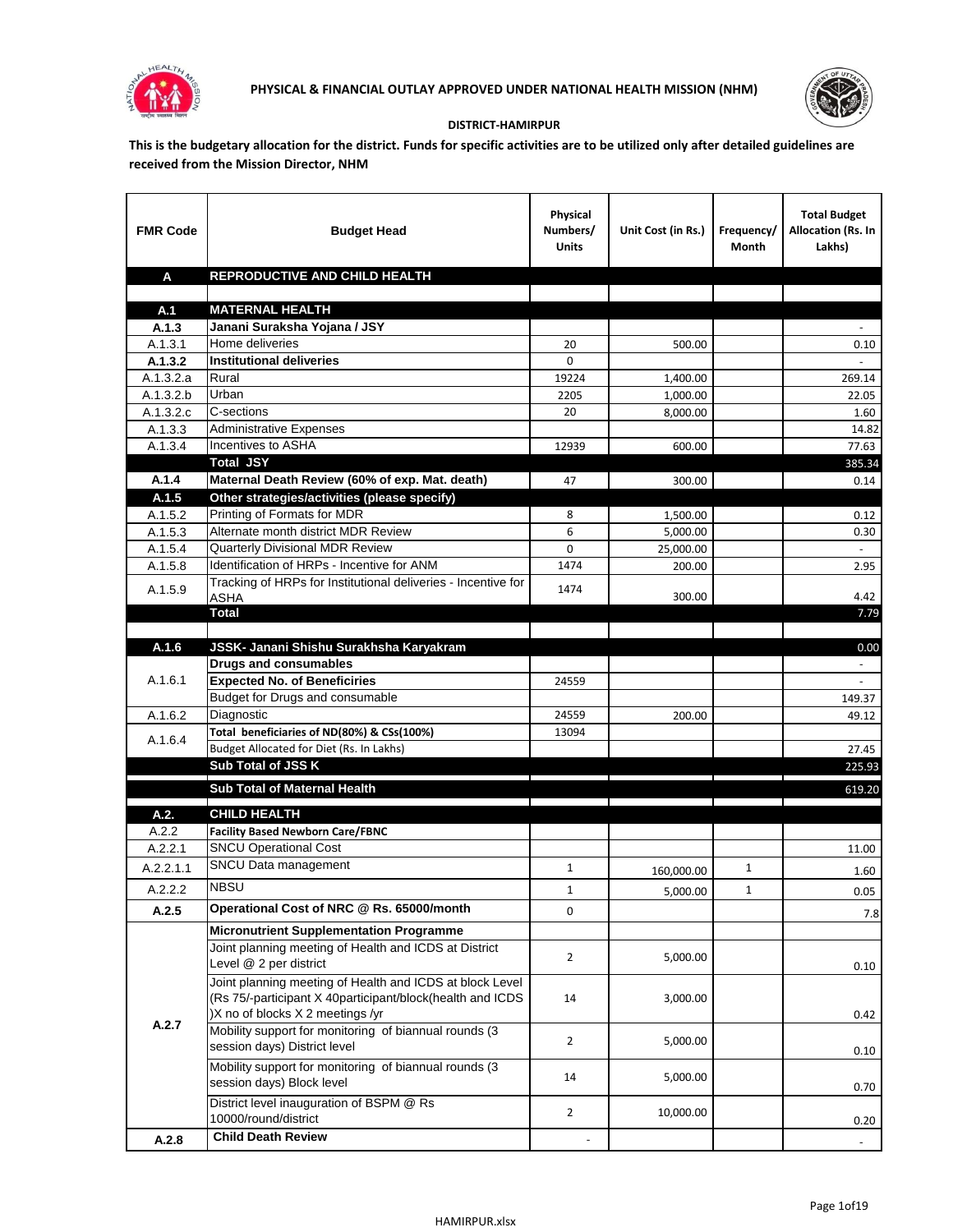| <b>FMR Code</b> | <b>Budget Head</b>                                                                                                                             | Physical<br>Numbers/<br><b>Units</b> | Unit Cost (in Rs.) | Frequency/<br><b>Month</b> | <b>Total Budget</b><br>Allocation (Rs. In<br>Lakhs) |
|-----------------|------------------------------------------------------------------------------------------------------------------------------------------------|--------------------------------------|--------------------|----------------------------|-----------------------------------------------------|
|                 | <b>Sub-total Child Health</b>                                                                                                                  |                                      |                    |                            | 21.97                                               |
|                 |                                                                                                                                                |                                      |                    |                            |                                                     |
| A.3             | <b>FAMILY PLANNING</b>                                                                                                                         |                                      |                    |                            |                                                     |
| A.3.1           | <b>Terminal/Limiting Methods</b><br>Female sterilization camps @ Rs. 3500/camp                                                                 |                                      |                    |                            |                                                     |
| A.3.1.1         | NSV camps @ Rs. 3500/camp                                                                                                                      | 79<br>$\overline{2}$                 | 3,500.00           |                            | 2.77                                                |
| A.3.1.2         | Budget for Female Interval Sterilization Compensation                                                                                          |                                      | 3,500.00           |                            | 0.07                                                |
| A.3.1.3         | @ Rs.2000/-Per Case in Public Sector-(In Rs.)                                                                                                  | 1966                                 | 2,000.00           |                            | 39.32                                               |
|                 | <b>Budget for Post Partum Female Sterilization</b><br>Compensation @ Rs.3000/-Per Case in Public Sector-(In<br>$Rs.$ )                         | 98                                   | 3,000.00           |                            | 2.94                                                |
| A.3.1.4         | Budget for Male Sterilization Compensation @ Rs.2700/-<br>Per Case in Public Sector -(In Rs.)                                                  | 30                                   | 2,700.00           |                            | 0.81                                                |
| A.3.2           | <b>Spacing Methods</b>                                                                                                                         |                                      |                    |                            |                                                     |
| A.3.2.2         | Total Budget Allocated for Compensation for IUCD<br>insertion at health facilities (including fixed day services at<br>SHC and PHC) @ Rs 20/-  | 14605                                | 20.00              |                            | 2.92                                                |
| A.3.2.3         | PPIUCD services (Incentive to provider @Rs 150 per<br>PPIUCD insertion)                                                                        | 2200                                 | 150.00             |                            | 3.30                                                |
| A.3.2.5         | Orientation/Review of ASHA/ANM/AWW for scheme<br>for HDC, ESB, PTK                                                                             |                                      |                    |                            |                                                     |
|                 | <b>District level</b>                                                                                                                          | $\mathbf{1}$                         | 10,000.00          | $\mathbf{1}$               | 0.10                                                |
|                 | <b>Block level Quarterly</b>                                                                                                                   | 7                                    | 10,000.00          | 4                          | 2.80                                                |
| A.3.2.6         | Dissemination of FP manuals and guidelines                                                                                                     | $\mathbf{1}$                         | 20,000.00          | $\mathbf{1}$               | 0.20                                                |
| A.3.3           | Budget for POL for Mobility to Surgeons team for FDS<br>Camps @ Rs.1000/ camp                                                                  | 79                                   | 1,000.00           |                            | 0.79                                                |
| A.3.5.1         | Orientaion workshop, QAC meeting at distirct level-<br>Quarterly                                                                               | $\mathbf{1}$                         | 2,000.00           | 4                          | 0.08                                                |
| A.3.5.2         | FP Review Meeting at Divisional level-Quarterly                                                                                                | 0                                    | 20,000.00          | 4                          |                                                     |
| A.3.5.3         | Performance reward                                                                                                                             | $\mathbf{1}$                         | 50,000.00          |                            | 0.50                                                |
| A.3.5.4         | World Population Day' celebration (such as mobility,<br>IEC activities etc.):                                                                  |                                      |                    |                            |                                                     |
|                 | District level                                                                                                                                 | $\mathbf{1}$                         | 100,000.00         |                            | 1.00                                                |
|                 | <b>Block Level</b>                                                                                                                             | $\overline{7}$                       | 10.000.00          |                            | 0.70                                                |
| A.3.5.5         | Other strategies/activities (such as strengthening<br>fixed day services for IUCD & Sterilisation, etc.)                                       |                                      |                    |                            |                                                     |
|                 | Printing of FP Manuals, Guidelines, etc.                                                                                                       | 0                                    |                    |                            |                                                     |
|                 | Sterilization Register @ Rs.150/Register                                                                                                       | 21                                   | 150.00             |                            | 0.03                                                |
|                 | IUCD Register @ Rs.150/- Register                                                                                                              | 234                                  | 150.00             |                            | 0.35                                                |
|                 | PPIUCD Registers @ Rs.150/-Register                                                                                                            | 9                                    | 150.00             |                            | 0.01                                                |
| A.3.5.5.1       | Injectable Registers @ Rs.150/Register                                                                                                         | 9                                    | 150.00             |                            | 0.01                                                |
|                 | Counseling Register @ Rs.150/-Register (3 per<br>Counselor)                                                                                    | 6                                    | 150.00             |                            | 0.01                                                |
|                 | Consent Form , Medical Record CheckIklist, Posoot<br>Operatiive Instructionn Card, Ssterilization Certificate for<br>Sterilization@ Rs 5/-Unit | 11428                                | 5.00               |                            | 0.57                                                |
|                 | Enhance Contribution of PRIs and Family members of<br>eligible couples in 75 districts with high unmet need<br>and TFR                         |                                      |                    |                            |                                                     |
| A.3.5.5.2       | District Level NSV Satisfied Client Meet @Rs.20000/-<br>District                                                                               | 0                                    | 20,000.00          |                            |                                                     |
|                 | Block Level Panch Sarpanch Sammellan @Rs.10000/-<br><b>Block</b>                                                                               | 0                                    | 10,000.00          |                            |                                                     |
| A.3.5.5.3       | RMNCHA Counsellling Corners @ Rs.35,000/-                                                                                                      | 0                                    | 35,000.00          |                            |                                                     |
|                 | <b>World NSV Week</b>                                                                                                                          |                                      |                    |                            |                                                     |
| A.3.5.5.6       | <b>District level</b>                                                                                                                          | $\mathbf{1}$                         | 25,000.00          |                            | 0.25                                                |
|                 | <b>Block level</b>                                                                                                                             | $\overline{7}$                       | 10,000.00          |                            | 0.70                                                |
|                 | Govt. COT at Divisions level for FP Services                                                                                                   |                                      |                    |                            |                                                     |
|                 | Divisional Govt. COT @ Rs.50000/month for 12 month                                                                                             | 0                                    | 5,000.00           | 12                         | $\blacksquare$                                      |
|                 |                                                                                                                                                |                                      |                    |                            |                                                     |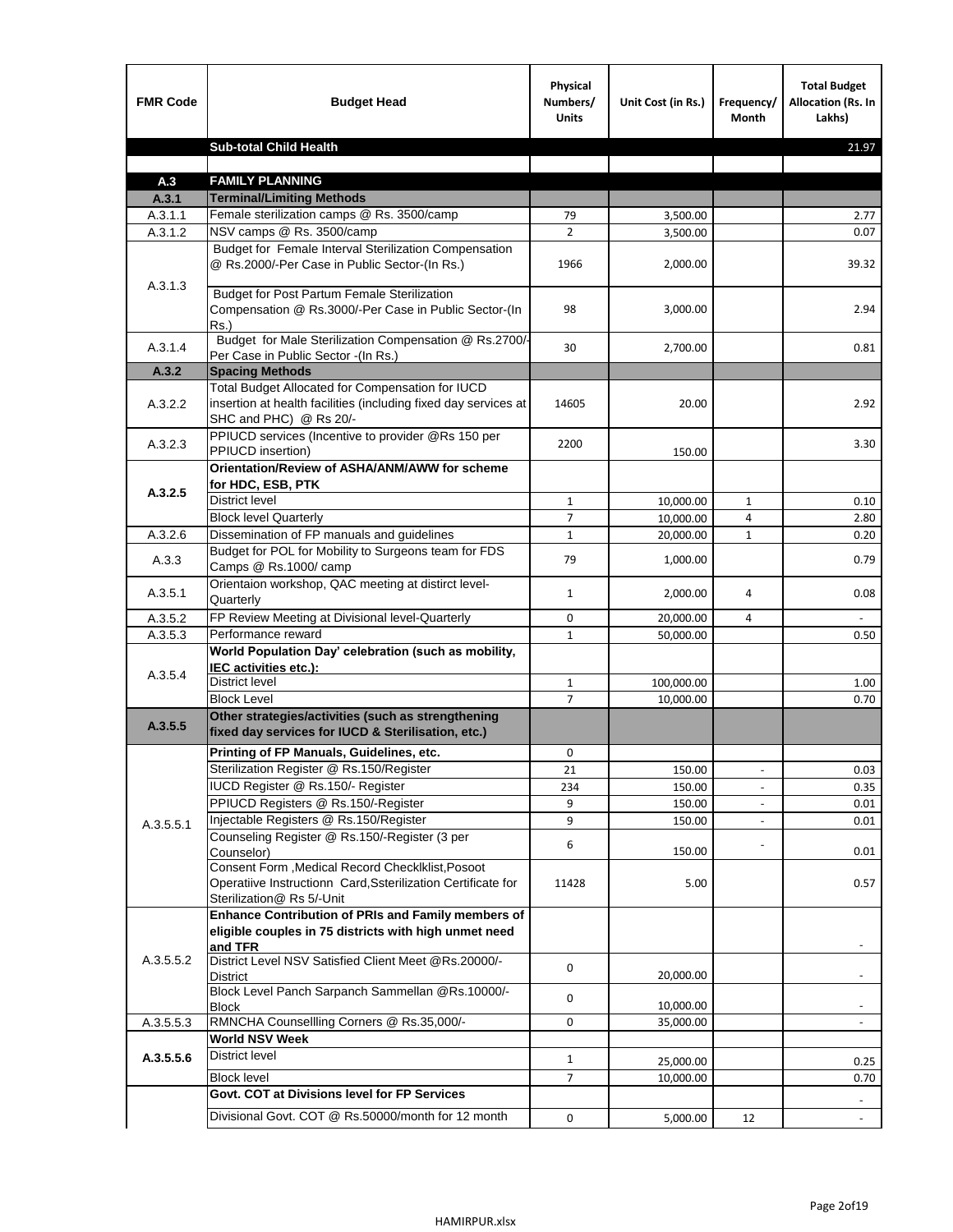| <b>FMR Code</b> | <b>Budget Head</b>                                                                                                                                                                                                                       | Physical<br>Numbers/<br><b>Units</b> | Unit Cost (in Rs.) | Frequency/<br>Month | <b>Total Budget</b><br>Allocation (Rs. In<br>Lakhs) |
|-----------------|------------------------------------------------------------------------------------------------------------------------------------------------------------------------------------------------------------------------------------------|--------------------------------------|--------------------|---------------------|-----------------------------------------------------|
| A.3.5.5.8       | Exra Incentive for Female Interval Sterilization in Public<br>Sector.-(20% of 80% ELA) @ Rs. 130 per case                                                                                                                                | 393                                  | 130.00             |                     | 0.51                                                |
|                 | Extra Incentive for Male Sterilization in Public Sector-<br>(40% ELA) @ Rs. 155 per case                                                                                                                                                 | 12                                   | 155.00             |                     | 0.02                                                |
|                 | <b>Sub-total Family Planning</b>                                                                                                                                                                                                         |                                      |                    |                     | 60.77                                               |
|                 | ADOLESCENT HEALTH / RKSK (Rashtriya Kishore                                                                                                                                                                                              |                                      |                    |                     |                                                     |
| A.4             | Swasthya Karyakram)                                                                                                                                                                                                                      |                                      |                    |                     |                                                     |
| A.4.1           | <b>Facility based services</b>                                                                                                                                                                                                           |                                      |                    |                     |                                                     |
| A.4.1.1         | Orientation meetings-HPD Districts                                                                                                                                                                                                       | $\Omega$                             | 9000               | $\mathbf{1}$        |                                                     |
|                 | Review meetings at District level-Quarterly                                                                                                                                                                                              | $\mathbf{1}$                         | 5000               | 4                   | 0.20                                                |
| A.4.1.2         | Establishment of new clinics at DH/Medical college level                                                                                                                                                                                 | 0                                    | 50,000.00          |                     |                                                     |
|                 | Operating expenses for existing clinics                                                                                                                                                                                                  | 0                                    |                    |                     |                                                     |
|                 | DH & MC level Existing AFHS clinics                                                                                                                                                                                                      | 0                                    | 600.00             | 12                  |                                                     |
| A.4.1.4         | DH & MC level AFHS clinics (New)                                                                                                                                                                                                         | 0                                    | 600.00             | 6                   | $\overline{\phantom{a}}$                            |
|                 | CHC level Existing AFHS clinics                                                                                                                                                                                                          | 0                                    | 400.00             | 12                  | $\overline{\phantom{a}}$                            |
|                 | PHC level existing AFHS clinics                                                                                                                                                                                                          | $\Omega$                             | 200.00             | 12                  | $\blacksquare$                                      |
| A.4.1.5         | Mobility support for AH counsellors at MC/DH level AH<br>Clinic at @ Rs 1000 per month for 06 month                                                                                                                                      | 0                                    | 1,000.00           | 6                   |                                                     |
|                 | Mobility support for Exsiting AH counsellors at CHC level<br>AH Clinic at @ Rs 1000 per month for 06 month                                                                                                                               | 0                                    | 1,000.00           | 6                   |                                                     |
| A.4.5.7         | <b>WIFS Register</b>                                                                                                                                                                                                                     | 5882                                 | 100.00             |                     | 5.88                                                |
| A.4.5.8         | <b>NIPI Register</b>                                                                                                                                                                                                                     | 5760                                 | 100.00             |                     | 5.76                                                |
| A.4.5.9         | <b>WIFS Reporting Formats</b>                                                                                                                                                                                                            | 76536                                | 0.50               |                     | 0.38                                                |
|                 | <b>Sub-total Adolescent Health</b>                                                                                                                                                                                                       |                                      |                    |                     | 12.22                                               |
| A.5             | <b>RBSK</b><br><b>Operational Cost of RBSK (Mobility support, DEIC etc)</b>                                                                                                                                                              |                                      |                    |                     |                                                     |
| A.5.1           |                                                                                                                                                                                                                                          |                                      |                    |                     |                                                     |
| A.5.1.2         | Prepare detailed operational plan for RBSK across<br>districts (cost of plan/convergence/monitoring<br>meetings should be kept seperately)<br>One meeting @ Rs. 500 per block for microplan<br>One orientation meeting for RBSK software | $\overline{7}$                       | 500.00             |                     | 0.04                                                |
| A.5.1.3         | Mobility support for Mobile health team                                                                                                                                                                                                  | 7<br>14                              | 90.00<br>30,000.00 | 12                  | 0.01<br>50.40                                       |
| A.5.1.4         | Operational cost of DEIC                                                                                                                                                                                                                 |                                      |                    |                     | 0                                                   |
| A.5.1.5         | New born screening- Inborn error of metabolism (please<br>give details per unit cost of screening, number of children<br>to be screened and the delivery points Add details)                                                             |                                      |                    |                     | 0                                                   |
| A.5.1.7         | Spectacle for children                                                                                                                                                                                                                   | 476                                  | 275.00             |                     | 1.31                                                |
| A.5.1.10        | Monitoring Meeting at District level                                                                                                                                                                                                     | $\mathbf{1}$                         | 5,000.00           | 3                   | 0.15                                                |
|                 |                                                                                                                                                                                                                                          |                                      |                    |                     |                                                     |
|                 | <b>Sub-total RBSK</b>                                                                                                                                                                                                                    |                                      |                    |                     | 51.90                                               |
| A.7             | <b>PNDT Activities</b>                                                                                                                                                                                                                   |                                      |                    |                     |                                                     |
|                 | <b>Support to PNDT cell</b>                                                                                                                                                                                                              |                                      |                    |                     |                                                     |
|                 | Honorarium of Divisional Level Data Assistant @ Rs.<br>18743 per month for 12 months                                                                                                                                                     | 0                                    | 18,743.00          | 12                  |                                                     |
| A.7.1           | Honorarium of District Level Data Assistant @<br>Rs.<br>11025 per month for 12 months                                                                                                                                                    | $\mathbf{1}$                         | 11,025.00          | 12                  | 1.32                                                |
|                 | Contingency at Divisional level for PCPNDT Cell                                                                                                                                                                                          | 0                                    | 10,000.00          | $\mathbf{1}$        | $\overline{\phantom{a}}$                            |
|                 | Contingency at District level for PCPNDT Cell                                                                                                                                                                                            | $\mathbf{1}$                         | 5,000.00           | $\mathbf{1}$        | 0.05                                                |
| A.7.2.2         | Visit of Divisional level Inspection Committee (Including<br>TA/DA)                                                                                                                                                                      | 0                                    | 10,000.00          | $\mathbf{1}$        |                                                     |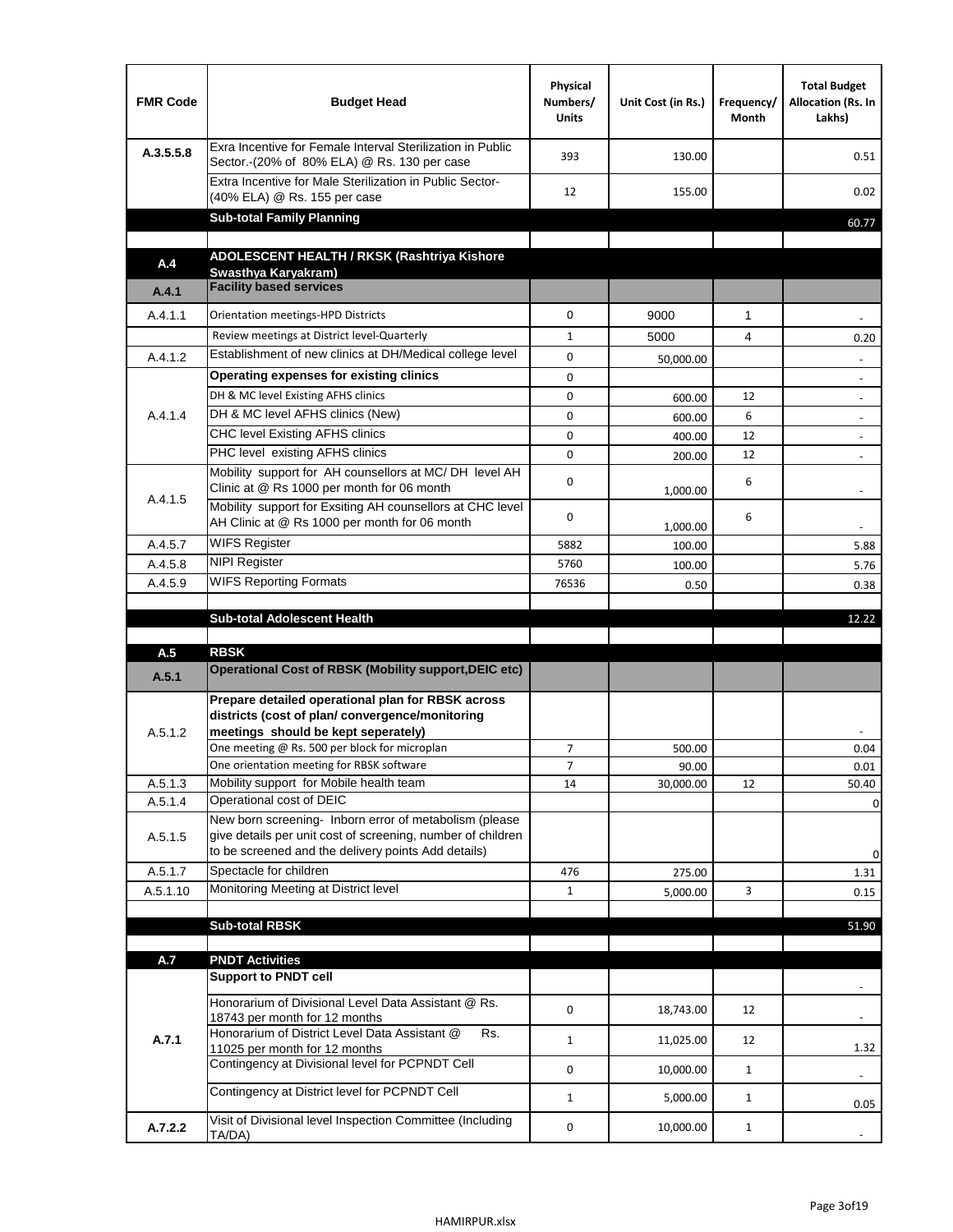| <b>FMR Code</b>      | <b>Budget Head</b>                                                                                                                              | Physical<br>Numbers/<br><b>Units</b> | Unit Cost (in Rs.)     | Frequency/<br><b>Month</b> | <b>Total Budget</b><br><b>Allocation (Rs. In</b><br>Lakhs) |
|----------------------|-------------------------------------------------------------------------------------------------------------------------------------------------|--------------------------------------|------------------------|----------------------------|------------------------------------------------------------|
| A.7.2.5              | Orientation of Member of District advisory Committee at<br><b>Divisional Level</b>                                                              | $\Omega$                             | 200,000.00             | $\mathbf{1}$               | $\overline{\phantom{m}}$                                   |
| A.7.2.9              | Capacity building of DGCS, CJM, District officers, Nodal<br>Officers, Ultrasound Owners, ASHA and AWWs<br>workshop at Districts and Block level |                                      |                        |                            |                                                            |
|                      | <b>District level</b>                                                                                                                           | $\mathbf{1}$                         | 10,000.00              | $\mathbf{1}$               | 0.10                                                       |
|                      | <b>Block level</b>                                                                                                                              | 7                                    | 5,000.00               | $\mathbf{1}$               | 0.35                                                       |
|                      | <b>Sub-total PNDT activities</b>                                                                                                                |                                      |                        |                            | 1.82                                                       |
|                      |                                                                                                                                                 |                                      |                        |                            |                                                            |
| A.8                  | <b>Human Resources</b>                                                                                                                          |                                      |                        |                            |                                                            |
| A.8.1                | <b>Contractual Staff &amp; Services</b>                                                                                                         |                                      |                        |                            |                                                            |
| A.8.1.1<br>A.8.1.1.1 | <b>ANMs, Supervisory Nurses, LHVs</b><br><b>ANMs</b>                                                                                            |                                      |                        |                            |                                                            |
|                      | Honorarium of ANMs (New)                                                                                                                        | $\overline{2}$                       |                        | 6                          |                                                            |
| A.8.1.1.1.a          | Honorarium of ANMs (Existing)                                                                                                                   | 0                                    | 11,550.00<br>11,550.00 | 12                         | 1.39                                                       |
|                      | Honorarium of ANMs (New)                                                                                                                        | 49                                   | 11,550.00              | 6                          | 33.96                                                      |
| A.8.1.1.1.f          | Honorarium of ANMs (Existing)                                                                                                                   | 38                                   | 11,550.00              | 12                         | 52.67                                                      |
| A.8.1.1.2            | <b>Staff Nurses</b>                                                                                                                             |                                      |                        |                            |                                                            |
| A.8.1.1.2.a          | <b>DH</b>                                                                                                                                       |                                      |                        |                            | $\blacksquare$                                             |
|                      | Honorarium of SNs (New)                                                                                                                         | 0                                    | 19,060.00              | 6                          |                                                            |
| A.8.1.1.2.b          | Honorarium of SNs (Existing)                                                                                                                    | 42                                   | 19.060.00              | 12                         | 96.06                                                      |
|                      | <b>Staff Nurse-NRC</b>                                                                                                                          |                                      |                        |                            | $\overline{\phantom{a}}$                                   |
|                      | Old, SNs @19060/Month for 12 months                                                                                                             | 0                                    | 19,060.00              | 12                         | $\overline{\phantom{a}}$                                   |
|                      | New, SNs @18150 per Month                                                                                                                       | 4                                    | 18,150.00              | 6                          | 4.36                                                       |
|                      | <b>Staff Nurse-SNCU</b>                                                                                                                         |                                      |                        |                            |                                                            |
| A.8.1.1.2.f          | Exiting Staff Nurse Honorarium @ Rs.19060/- p.m. for 12<br>months                                                                               | $\Omega$                             | 19,060.00              | 12                         | -                                                          |
|                      | New Staff Nurse Honorarium @ Rs.18150/- p.m. for 6 months                                                                                       | 8                                    | 18,150.00              | 6                          | 8.71                                                       |
|                      | <b>Staff Nurse-NBSU</b>                                                                                                                         |                                      |                        |                            |                                                            |
|                      | Staff Nurse Honorarium @ Rs.18150/- p.m. (For 6 Months)                                                                                         | 3                                    | 18,150.00              | 12                         | 6.53                                                       |
|                      | Human Resource Pediatric Intencive Care unit (PICU)                                                                                             |                                      |                        |                            |                                                            |
| A.8.1.1.2.g          | Staff Nurses Honorarium @ Rs. 18,150 per months for 12<br>months                                                                                | 0                                    | 18,150.00              | 12                         |                                                            |
| A.8.1.2.1            | <b>Laboratory Technicians</b>                                                                                                                   |                                      |                        |                            |                                                            |
| A.8.1.2.1.a          | Honorarium of Laboratory Technician                                                                                                             |                                      |                        |                            | 5.20                                                       |
| A.8.1.3              | <b>Specialists</b>                                                                                                                              |                                      |                        |                            |                                                            |
| A.8.1.3.1.b          | Honorarium of Contractual Gynaecologists/Surgeons                                                                                               | $\mathbf{1}$                         | 80,000.00              | 12                         | 9.60                                                       |
| A.8.1.3.3            | Anesthetists                                                                                                                                    |                                      |                        |                            |                                                            |
| A.8.1.3.3.b          | Honorarium of Contractual Anesthetists                                                                                                          | 0                                    | 80,000.00              | 12                         | $\blacksquare$                                             |
| A.8.1.3.5            | Specialists for CH (Pediatrician etc) in SNCU, NBSU, NRC                                                                                        |                                      |                        |                            |                                                            |
|                      | Existing @ 78650/month for 12 Months                                                                                                            | 0                                    | 78,650.00              | 12                         | $\blacksquare$                                             |
| A.8.1.3.5.d          | New Peadiatrician Honorarium @ Rs.71500/- p.m. for 6<br>months                                                                                  | 3                                    | 71,500.00              | 6                          | 12.87                                                      |
| A.8.1.3.7            | Dental surgeons and dentists                                                                                                                    |                                      |                        |                            |                                                            |
| A.8.1.3.7.a          | Honorarium of Dental Surgen                                                                                                                     |                                      |                        |                            | 5.03                                                       |
| A.8.1.5              | <b>Medical Officers</b>                                                                                                                         |                                      |                        |                            |                                                            |
| A.8.1.5.2            | Honorarium of Medical Officers (New)                                                                                                            | 9                                    | 41,580.00              | $\overline{2}$             | 7.48                                                       |
|                      | Honorarium of Medical Officers (Existing)                                                                                                       | 0                                    | 41,580.00              | 12                         | $\overline{\phantom{m}}$                                   |
|                      | MOs for SNCU/ NBSU/NRC etc                                                                                                                      |                                      |                        |                            |                                                            |
| A.8.1.5.6            | Old, MO @41580 per Month                                                                                                                        | 0                                    | 41,580.00              | 12                         | $\blacksquare$                                             |
|                      | New, Mo@39600 Per Month                                                                                                                         | $\mathbf{1}$                         | 39,600.00              | 6                          | 2.38                                                       |
|                      | Human Resource Pediatric Intencive Care unit (PICU)                                                                                             |                                      |                        |                            |                                                            |
|                      | Existing, MO Honorarium @ Rs/41580/ Month for 12 Months                                                                                         | $\mathbf 0$                          | 41,580.00              | 12                         |                                                            |
| A.8.1.5.7            | New, MO Honorarium @ Rs. 39600 / Month for 6 Months                                                                                             | 0                                    | 39,600.00              | 6                          |                                                            |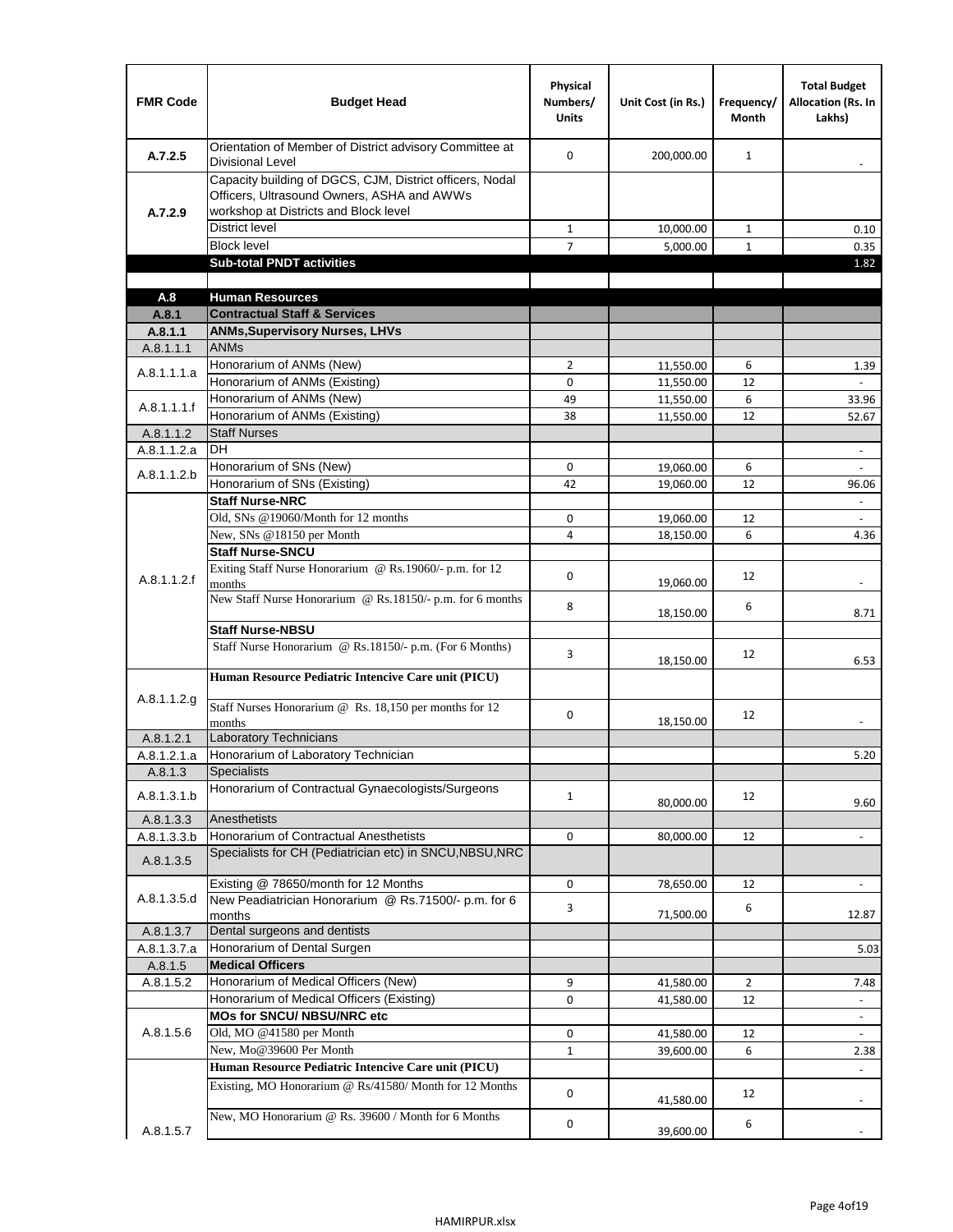| <b>FMR Code</b> | <b>Budget Head</b>                                                   | Physical<br>Numbers/<br><b>Units</b> | Unit Cost (in Rs.) | Frequency/<br>Month | <b>Total Budget</b><br>Allocation (Rs. In<br>Lakhs) |
|-----------------|----------------------------------------------------------------------|--------------------------------------|--------------------|---------------------|-----------------------------------------------------|
|                 | Medical Officer/Training Coordinator, Honorarium at                  |                                      |                    |                     |                                                     |
|                 | <b>Medical College</b><br>Old, Trg. Coord. @41580/month for 12 Month | 0                                    | 41,580.00          | 12                  |                                                     |
|                 | New, Trg. Coord.@39600/month for 6 Month                             | $\Omega$                             | 39,600.00          | 6                   |                                                     |
| A.8.1.7.2       | Honorarium of X-Ray Technician for 12 months                         |                                      |                    |                     | 1.73                                                |
| A.8.1.7.4       | RBSK teams (Exclusive mobile health team & DEIC                      |                                      |                    |                     |                                                     |
|                 | Staff)<br><b>MOs- AYUSH/MBBS</b>                                     |                                      |                    |                     |                                                     |
|                 | Honoraria Existing MBBS                                              | $\mathbf{1}$                         | 41,675.00          | 12                  | 5.00                                                |
|                 | Honoraria New MBBS                                                   | 0                                    | 37,800.00          | 6                   |                                                     |
| A.8.1.7.4.1     | Honoraria - BDS                                                      | 6                                    | 40,516.00          | 12                  | 29.17                                               |
|                 | Honoraria - AYUSH (Existing)                                         | 20                                   | 27,783.00          | 12                  | 66.68                                               |
|                 | Honoraria - AYUSH recruited upto March 16                            | $\mathbf 0$                          | 26,460.00          | 12                  |                                                     |
|                 | Honoraria - AYUSH New                                                | $\mathbf{1}$                         | 25,200.00          | 6                   | 1.51                                                |
|                 | <b>Staff Nurse</b>                                                   | $\mathbf 0$                          |                    |                     | $\mathbf{r}$                                        |
|                 | Honoraria - Staff Nurse                                              | 11                                   | 19,100.00          | 12                  | 25.21                                               |
| A.8.1.7.4.2     | ANM                                                                  |                                      |                    |                     |                                                     |
|                 | Honoraria - ANMs (Existing)                                          | 3                                    | 11,576.00          | 12                  | 4.17                                                |
|                 | Honoraria - ANM (Recruited upto March 16)                            | 0                                    | 11,025.00          | 12                  |                                                     |
|                 | Honoraria - ANM (New)                                                | $\mathbf 0$                          | 10,500.00          | 6                   |                                                     |
|                 | <b>Paramedical</b>                                                   | $\mathbf 0$                          |                    |                     | $\overline{\phantom{a}}$                            |
|                 | Honoraria - Paramedical                                              | 14                                   | 13,753.00          | 12                  | 23.11                                               |
|                 | <b>Pharmacists</b>                                                   | $\mathbf 0$                          |                    |                     |                                                     |
| A.8.1.7.4.3     | Honoraria - Pharmacist (Existing)                                    | 0                                    | 14,884.00          | 12                  | $\overline{\phantom{a}}$                            |
|                 | Honoraria - Pharmacist (Recruited upto March 16)                     | $\mathbf 0$                          | 14,175.00          | 12                  | $\blacksquare$                                      |
|                 | Honoraria - Pharmacist (New)                                         | $\mathbf 0$                          | 13,500.00          | 6                   | ÷,                                                  |
|                 | Sub Total RBSK mobile teams<br><b>Others</b>                         | $\Omega$                             |                    |                     | $\overline{\phantom{a}}$                            |
| A.8.1.7.5       | Honorarium of RMNCH/FP Counselors @ Rs.10760/- for                   |                                      |                    |                     |                                                     |
| A.8.1.7.5.1     | 12 months                                                            | $\overline{2}$                       | 10,760.00          | 12                  | 2.58                                                |
|                 | <b>Adolescent Health counselors</b>                                  |                                      |                    |                     | $\overline{\phantom{a}}$                            |
|                 | AH counselors at DH level (1st & 2nd phase)                          | $\mathbf 0$                          | 13,891.00          | 12                  | $\overline{\phantom{a}}$                            |
| A.8.1.7.5.2     | AH counselors DH level of 3nd phase                                  | $\mathbf 0$                          | 13,230.00          | 12                  | $\overline{\phantom{a}}$                            |
|                 | AH counselors at DH/MC level (New)                                   | 0                                    | 12,600.00          | 12                  | $\blacksquare$                                      |
|                 | AH counsellors at CHC level                                          | $\mathbf 0$                          | 13,230.00          | 6                   | $\blacksquare$                                      |
|                 | <b>Nutriionist</b>                                                   | $\mathbf 0$                          |                    |                     | $\overline{\phantom{a}}$                            |
| A.8.1.7.5.4     | Old, Nutrist. @17325 per Month for 12 months                         | $\mathbf 0$                          | 17,325.00          | 12                  |                                                     |
|                 | New, Nutrist. @16500 per Month for 6 months                          | 1                                    | 16,500.00          | 6                   | 0.99                                                |
|                 | <b>HR for Cold Chain</b>                                             | 0                                    |                    |                     |                                                     |
|                 | Hononarium of Cold Chain Handlers at Division level                  | 0                                    | 11,430.00          | 12                  |                                                     |
|                 | Hononarium of Cold Chain Handlers at District level                  | 1                                    | 11,430.00          | 12                  | 1.37                                                |
|                 | Hononarium of Technician (Refeigator Machenic) at                    | 0                                    | 19,060.00          | 12                  |                                                     |
|                 | <b>Division level</b>                                                |                                      |                    |                     |                                                     |
| A.8.1.7.7       | Technician (Refeigator Machenic) at District level                   | $\mathbf{1}$                         | 19,060.00          | 12                  | 2.29                                                |
|                 | Honararium of Vaccince Strore Keeper at Division level               | $\mathbf 0$                          | 25,410.00          | 12                  | $\blacksquare$                                      |
|                 | Honararium of Vaccince Van Driver at Division level                  | 0                                    | 19,060.00          | 12                  | $\blacksquare$                                      |
|                 | <b>HR for Blood Bank Storage/Unit</b>                                |                                      |                    |                     |                                                     |
|                 | Man Power Support at 89 Blood Banks                                  |                                      |                    |                     | 18.80                                               |
|                 | Man Power Support at 118 Blood Storage Centre                        |                                      |                    |                     | 0.00                                                |
|                 | Manpower support of 18 BCTV                                          |                                      |                    |                     | 0.00                                                |
| A.8.1.7.8       | Staff for Training Institutes/ SIHFW/ Nursing Training               |                                      |                    |                     |                                                     |
|                 | Incentive/ Awards etc. to SN, ANMs etc.                              |                                      |                    |                     | 0                                                   |
|                 | SBA Trained ANMs at L1 SCs from 6th delivery every month             | 0                                    | 300.00             |                     | $\overline{\phantom{a}}$                            |
|                 | SBA Trained ANMs/SNs at APHCs/PHCs starting from 16th                |                                      |                    |                     |                                                     |
|                 | Delivery every month                                                 | 0                                    | 300.00             |                     |                                                     |
| A.8.1.8         | SBA Trained ANMs/SNs at Non FRU CHCs/BPHCs starting from             | 0                                    |                    |                     |                                                     |
|                 | 51st Delivery every month                                            |                                      | 300.00             |                     |                                                     |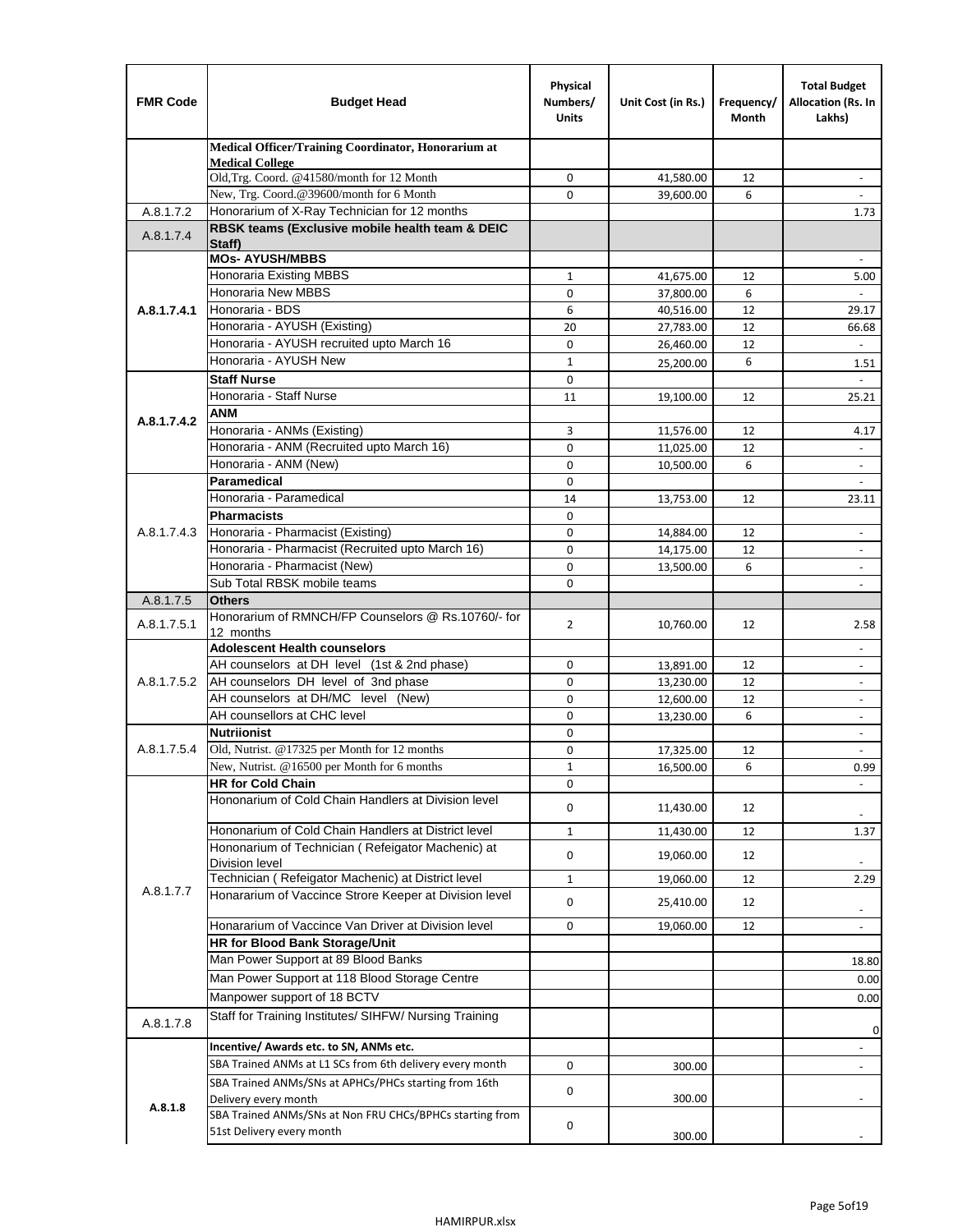| <b>FMR Code</b>    | <b>Budget Head</b>                                                                                      | Physical<br>Numbers/<br><b>Units</b> | Unit Cost (in Rs.) | Frequency/<br>Month | <b>Total Budget</b><br>Allocation (Rs. In<br>Lakhs) |
|--------------------|---------------------------------------------------------------------------------------------------------|--------------------------------------|--------------------|---------------------|-----------------------------------------------------|
|                    | Incentives for EMOC teams at below District level starting from<br>6th CS every month @Rs 3000/CS       | 0                                    | 3,000.00           |                     |                                                     |
| A.8.1.9            | Honorarium of Data Entry Operator at DH                                                                 |                                      |                    |                     | 0.92                                                |
| A.8.1.10           | <b>Other Incentives Schemes (Pl.Specify)</b>                                                            |                                      |                    |                     |                                                     |
| A.8.1.10.1         | Fixed difficult area Incentive                                                                          | 0                                    |                    |                     |                                                     |
| A.8.1.10.2         | FRU Operationalization for Gynae & anaesthetist<br>specialist on call from govt sector for NHPDs & HPDs | 60                                   | 3,000.00           |                     | 1.80                                                |
| A.8.1.10.3         | FRU Operationalization Gynaecologists specialist on call<br>for NHPDs & HPDs                            | 30                                   | 4,500.00           |                     | 1.35                                                |
| A.8.1.10.4         | FRU Operationalization anaesthetist specialist on call for<br>NHPDs & HPDs                              | 60                                   | 3,000.00           |                     | 1.80                                                |
| A.8.1.10.5         | Performance based Incentives to RMNCH+A Counsellors<br>in Family Planning @ Rs.50/ client               | 200                                  | 50.00              |                     | 0.10                                                |
| A.8.1.11           | <b>Support Staff for Health Facilities</b>                                                              |                                      |                    |                     |                                                     |
|                    | <b>HR-NRC</b>                                                                                           |                                      |                    |                     | $\overline{\phantom{m}}$                            |
|                    | Cook                                                                                                    |                                      |                    |                     |                                                     |
|                    | Old, Cook @7500 per Month for 12 months                                                                 | 0                                    | 7,500.00           | 12                  | $\blacksquare$                                      |
|                    | New, Cook @7500 per Month for 6 months<br><b>Care Taker</b>                                             | 1                                    | 7,500.00           | 6                   | 0.45                                                |
|                    | Old, Caretaker @6400 per Month for 12 months                                                            | 0                                    | 6,400.00           | 12                  |                                                     |
|                    | New, Caretaker @6400 per Month for 6 months                                                             | $\mathbf{1}$                         | 6,400.00           | 6                   | 0.38                                                |
|                    | <b>Cleaner</b>                                                                                          |                                      |                    |                     |                                                     |
|                    | Old, Cleaner @6400 per Month for 12 months                                                              | 0                                    | 6,400.00           | 12                  |                                                     |
|                    | New, Cleaner @6400 per Month for 6 months                                                               | 1                                    | 6,400.00           | 6                   | 0.38                                                |
|                    | <b>HR-SNCU</b>                                                                                          |                                      |                    |                     |                                                     |
| A.8.1.11.f         | Cleaner/ Ward Ayah/Security Guard                                                                       |                                      |                    |                     |                                                     |
|                    | Existing CL/WA Honorarium @ Rs. 6400/monty for 12<br>months                                             | 0                                    | 6,400.00           | 12                  |                                                     |
|                    | New CL/WA/SG Honorarium @ Rs. 6400/month for 6<br>month                                                 | 9                                    | 6,400.00           | 6                   | 3.46                                                |
|                    | <b>Data Entry Oprator</b><br>old DEO Honorarium @ Rs.12000/- p.m. for 12 months                         | $\mathbf 0$                          |                    | 12                  |                                                     |
|                    | New DEO Honorarium @ Rs.12000/- p.m. for 6 months                                                       |                                      | 12,000.00          |                     |                                                     |
|                    | Human Resource Pediatric Intencive Care unit (PICU)                                                     | $\mathbf{1}$                         | 12,000.00          | 6                   | 0.72                                                |
|                    | Ward Aaya/Sweeper Honorarium @ Rs. 6400/Month for 6                                                     |                                      |                    |                     |                                                     |
|                    | months                                                                                                  | $\Omega$                             | 6,400.00           | 6                   |                                                     |
|                    | Sub-total HR                                                                                            |                                      |                    |                     | 440.20                                              |
|                    |                                                                                                         |                                      |                    |                     |                                                     |
| A.9                | <b>TRAINING</b>                                                                                         |                                      |                    |                     |                                                     |
| A.9.1              | Skill lab                                                                                               |                                      |                    |                     |                                                     |
| A.9.1.3            | Training Motivation and follow up visit                                                                 |                                      |                    |                     | 0                                                   |
| A.9.3<br>A.9.3.1.4 | <b>Maternal Health Training</b><br>Training of ANMs / LHVs in SBA                                       |                                      |                    |                     | $\overline{\phantom{a}}$                            |
| A.9.3.7            | Other maternal health training (please specify)                                                         |                                      |                    |                     | $\frac{1}{2}$<br>$\overline{\phantom{a}}$           |
| A.9.3.7.1          | MDR training of District and Block level officials                                                      | $\overline{2}$                       | 22,950.00          |                     | 0.46                                                |
| A.9.3.7.5          | ANM Training on new ANC guidelines and HRPs                                                             |                                      |                    |                     | ÷.                                                  |
|                    | District level                                                                                          | $\overline{2}$                       | 29,300.00          |                     | 0.59                                                |
|                    | <b>Block Level</b>                                                                                      | 7                                    | 31,050.00          |                     | 2.17                                                |
| A.9.10             | <b>Training (Nursing)</b>                                                                               |                                      |                    |                     | $\overline{\phantom{a}}$                            |
| A.9.10.1           | Strengthening of Existing Training Institutions/Nursing School<br>excluding infrastructure and HR.      | 0                                    | 4,300,000.00       |                     |                                                     |
| A.9.10.2           | New Training Institutions/School                                                                        | 1                                    | 152,000.00         |                     | 1.52                                                |
|                    | <b>National Dewarming Day</b>                                                                           |                                      |                    |                     |                                                     |
| A.9.11.3           | Orientaion meeting-District level                                                                       | $\mathbf 1$                          | 5000               | $\overline{2}$      | 0.10                                                |
|                    | Orientaion meeting-Block level                                                                          | 7                                    | 7500               | $\overline{2}$      | 1.05                                                |
| A.9.12             | <b>RBSK training</b>                                                                                    |                                      |                    |                     | $\overline{\phantom{a}}$                            |
| A.9.12.1           | RBSK Training - Training of Mobile health team -<br>technical and managerial (5 days)                   |                                      |                    |                     | 0                                                   |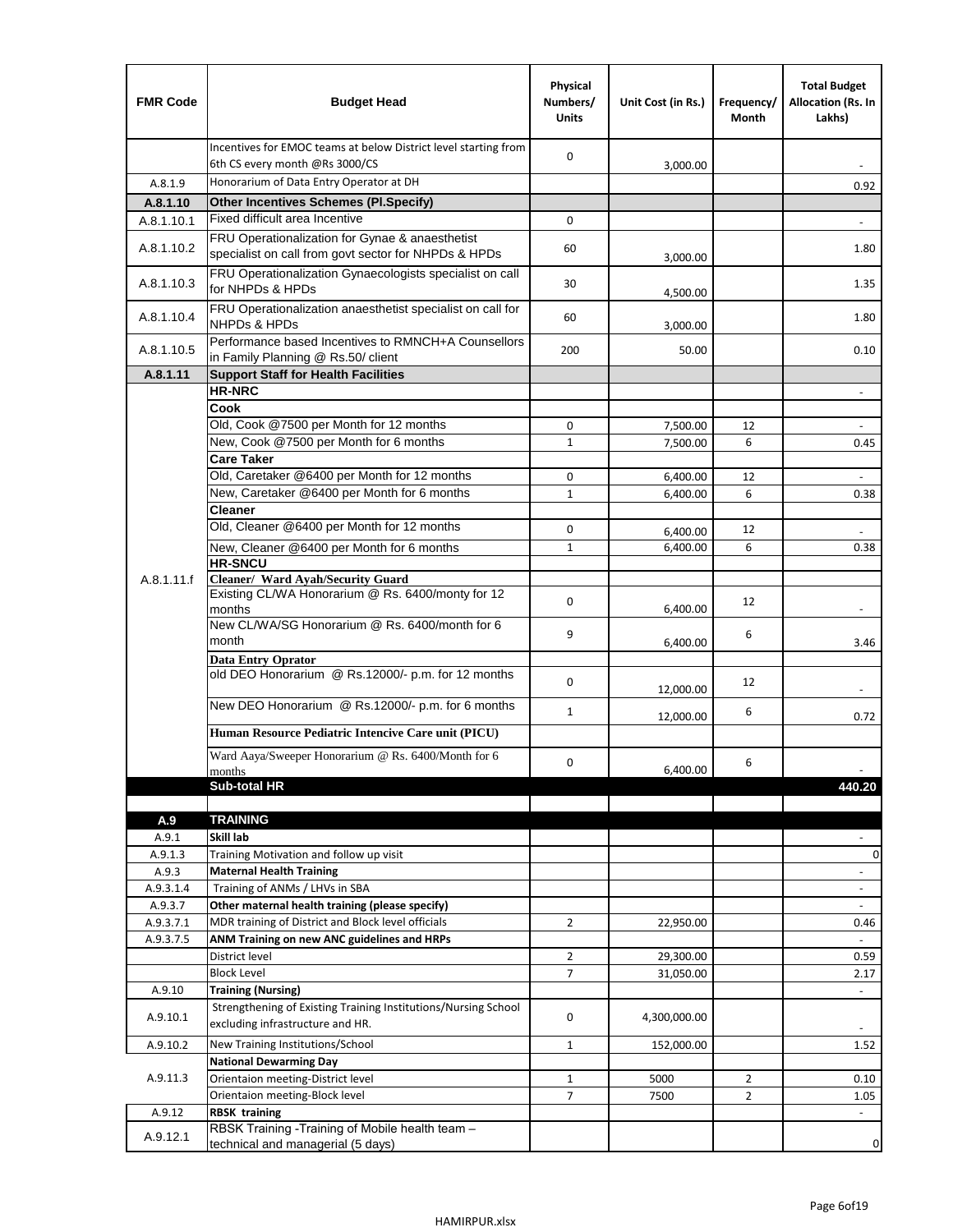| <b>FMR Code</b> | <b>Budget Head</b>                                                                           | Physical<br>Numbers/<br><b>Units</b> | Unit Cost (in Rs.) | Frequency/<br><b>Month</b> | <b>Total Budget</b><br>Allocation (Rs. In<br>Lakhs) |
|-----------------|----------------------------------------------------------------------------------------------|--------------------------------------|--------------------|----------------------------|-----------------------------------------------------|
|                 |                                                                                              |                                      |                    |                            |                                                     |
|                 | <b>Sub-total Training</b>                                                                    |                                      |                    |                            | 5.89                                                |
| A.10            | <b>PROGRAMME MANAGEMENT</b>                                                                  |                                      |                    |                            |                                                     |
| A.10.2          | Contractual Staff for DPMSU recruited and in position                                        |                                      |                    |                            |                                                     |
| A.10.2.1        | District Programme Manager                                                                   | $\mathbf{1}$                         | 39,690.00          | 12                         | 4.76                                                |
| A.10.2.2        | District Accounts Manager                                                                    | 1                                    | 32,303.00          | 12                         | 3.88                                                |
| A.10.2.3        | District Data Manager                                                                        | $\mathbf{1}$                         |                    | 12                         |                                                     |
| A.10.2.4        | Consultants/ Programme Officers (Kindly Specify)                                             | $\mathbf 0$                          | 22,050.00          |                            | 2.65                                                |
|                 | Honorarium of RKSK Coordinator                                                               | 0                                    | 25,000.00          | 9                          | $\overline{\phantom{a}}$                            |
| A.10.2.5        | Accountants                                                                                  | 0                                    |                    |                            |                                                     |
| A.10.2.6        | Data Entry Operators                                                                         | 0                                    |                    |                            | $\overline{\phantom{a}}$                            |
| A.10.2.7        | Support Staff (Kindly Specify)                                                               | $\mathbf{1}$                         | 8,269.00           | 12                         | 0.99                                                |
| A.10.2.8.1      | Operational Cost for DPMU unit                                                               | $\mathbf{1}$                         | 89,250.00          | 12                         | 10.71                                               |
| A.10.2.8.5      | <b>DEIC Managers</b>                                                                         | $\mathbf 0$                          | 33,000.00          | 10                         |                                                     |
| A.10.3          | <b>Strengthening of Block PMU</b>                                                            |                                      |                    |                            |                                                     |
| A.10.3.1        | <b>Block Programme Manager</b>                                                               |                                      |                    |                            | 20.37                                               |
| A.10.3.2        | <b>Block Accounts Manager</b>                                                                |                                      | 12,128.00          | 12                         | 10.19                                               |
| A.10.3.7.1      | Operational Cost for BPMU unit                                                               | 7                                    | 15,000.00          | 12                         | 12.60                                               |
| A.10.6          | <b>Concurrent Audit system</b><br>Monthly Concurrent Audit                                   | $\mathbf{1}$                         |                    | 12                         | 0.54                                                |
|                 | <b>Block Spesific Work</b>                                                                   | 7                                    | 4,500.00<br>500.00 | 12                         | 0.42                                                |
| A.10.7          | <b>Mobility Support, Field Visits</b>                                                        |                                      |                    |                            |                                                     |
| A.10.7.2        | DPMU/District                                                                                | $\overline{2}$                       | 30,000.00          | 12                         | 7.20                                                |
| A.10.7.3        | <b>BPMU/Block</b>                                                                            | 7                                    | 30,000.00          | 12                         | 25.20                                               |
| A.10.8.1        | Vehicles for Divisional / AD office                                                          | 0                                    | 30,000.00          | 12                         | $\omega$                                            |
|                 |                                                                                              |                                      |                    |                            |                                                     |
|                 | <b>Sub-total Programme Management</b>                                                        |                                      |                    |                            | 99.51                                               |
|                 | Total of RMNCH+A                                                                             |                                      |                    |                            | 1,313.49                                            |
|                 |                                                                                              |                                      |                    |                            |                                                     |
| в               | Additionalities under NRHM (Mission Flexible Pool)                                           |                                      |                    |                            |                                                     |
|                 |                                                                                              |                                      |                    |                            |                                                     |
| <b>B1</b>       | <b>ASHA</b>                                                                                  |                                      |                    |                            |                                                     |
| B1.1.1.3        | <b>Supplementary training for ASHAs</b><br>TOT of ASHA Trainer- I round (at RHFWTC)          |                                      |                    |                            |                                                     |
| B1.1.1.3.1      | Batch cost+Equipment+Module+ Monitoring Visit                                                |                                      |                    |                            |                                                     |
| B1.1.1.3.2      | TOT of ASHA Trainers -II Round (at RHFWTC)                                                   |                                      |                    |                            |                                                     |
| B1.1.1.4        | Post training support and supervision                                                        |                                      |                    |                            | $\omega$                                            |
|                 | Supervision costs by ASHA facilitators<br>(12 months)                                        |                                      |                    |                            | 25.80                                               |
| B1.1.1.4.1      | Supervision costs by ASHA facilitators<br>(6 months)                                         |                                      |                    |                            |                                                     |
|                 |                                                                                              |                                      |                    |                            |                                                     |
| B1.1.1.4.2      | Monthly review Meeting of ASHA Sangini with BCPM                                             |                                      |                    |                            | 0.77                                                |
| B1.1.3          | Performance Incentive/Other Incentive to ASHAs (if                                           |                                      |                    |                            |                                                     |
| B1.1.3.1        | any)<br><b>ASHA incentives under Maternal Health</b>                                         |                                      |                    |                            |                                                     |
| B1.1.3.1.2      | Maternal Death Audit Information                                                             | 86                                   | 200.00             |                            | 0.17                                                |
| B1.1.3.2        | Incentive to ASHA under Child Health                                                         |                                      |                    |                            | ÷.                                                  |
| B1.1.3.2.1      | Incentive for Home Based Newborn Care programme                                              | 30600                                | 250.00             |                            | 76.50                                               |
| B1.1.3.2.4      | Incentive for referral of SAM cases to NRC @ Rs.50/Case                                      | 240                                  | 50.00              |                            | 0.12                                                |
| B1.1.3.2.5      | Incentive for follow up of discharge of SAM children from<br>NRCs @ Rs. 100/ for 4 Follow up | 240                                  | 100.00             |                            | 0.24                                                |
| B1.1.3.3        | ASHA Incentives under family planning (ESB/ PPIUCD/<br>Others)                               |                                      |                    |                            |                                                     |
| B1.1.3.3.1      | ASHA PPIUCD incentive for accompanying the client for<br>PPIUCD insertion                    | 2200                                 | 150.00             |                            | 3.30                                                |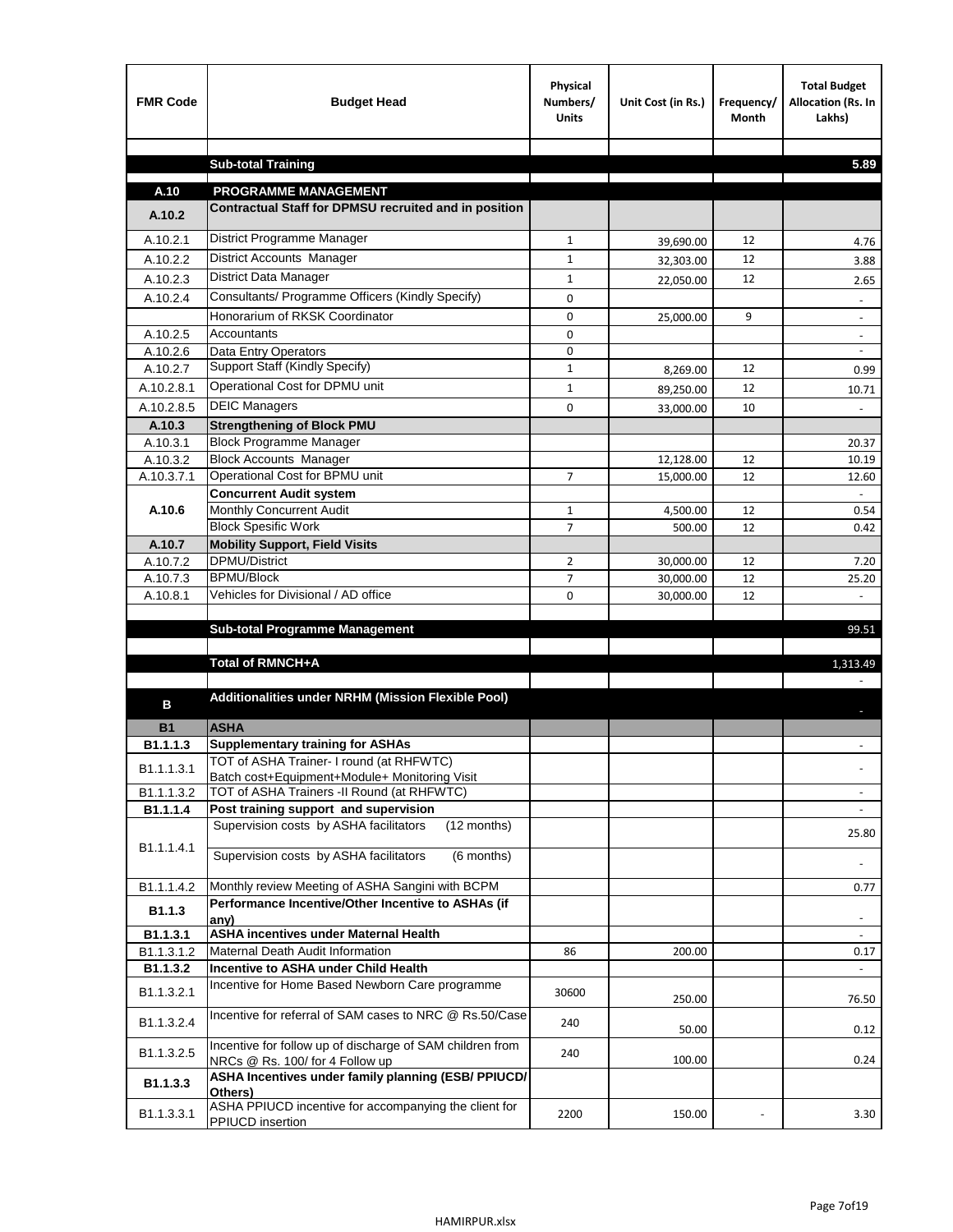| <b>FMR Code</b>            | <b>Budget Head</b>                                                                                                                                                    | Physical<br>Numbers/<br><b>Units</b> | Unit Cost (in Rs.) | Frequency/<br>Month | <b>Total Budget</b><br><b>Allocation (Rs. In</b><br>Lakhs) |
|----------------------------|-----------------------------------------------------------------------------------------------------------------------------------------------------------------------|--------------------------------------|--------------------|---------------------|------------------------------------------------------------|
|                            | ASHA incentive under ESB scheme for promoting<br>spacing of births @ 500/- per ASHA/client                                                                            | 620                                  | 500.00             |                     | 3.10                                                       |
| B <sub>1.1</sub> , 3, 3, 2 | Spacing for 2 years after marriage @ 500/- per<br>ASHA/client                                                                                                         | 560                                  | 500.00             |                     | 2.80                                                       |
| B1.1.3.3.3                 | ASHA Incentive under ESB scheme for promoting<br>adoption of limiting method upto two children @ Rs. 1000<br>per client                                               | 640                                  | 1,000.00           |                     | 6.40                                                       |
| B1.1.3.6                   | <b>ASHA Incentives (other)</b>                                                                                                                                        |                                      |                    |                     |                                                            |
| B <sub>1.1</sub> , 3, 5, 3 | ASHA incentive for NDD for 2 round                                                                                                                                    | 1104                                 | 100.00             | $\overline{2}$      | 2.21                                                       |
| B <sub>1.1</sub> .3.6.1    | Amount to be released for 12 months for Routine<br>activities (4 month incentive for ASHAs those are yet to<br>be placed)                                             |                                      |                    |                     | 128.80                                                     |
| B1.1.3.6.4                 | Incentive to ASHA Facilitator (12 Months)                                                                                                                             |                                      |                    |                     | 1.55                                                       |
| B <sub>1.1</sub> .3.6.5    | Reimbursement of travel expenses for accompanying a<br>woman to facility for surgical abortion (MVA/EVA) @<br>Rs.150/-per case                                        | 20                                   | 150.00             |                     | 0.03                                                       |
| B <sub>1.1</sub> .3.6.6    | Reimbursement of travel expenses for accompanying a<br>woman to facility for medical abortion (MMA) @ Rs.225/-<br>per case                                            | 20                                   | 225.00             |                     | 0.05                                                       |
| B1.1.3.6.9                 | ASHA Torch (NO. of ASHA +AF) @ Rs. 262.20                                                                                                                             |                                      |                    |                     | 3.01                                                       |
| B1.1.3.7                   | Other (support provisions to ASHA such as uniform,<br>diary, ASHA Ghar etc)                                                                                           |                                      |                    |                     |                                                            |
| B <sub>1.1</sub> .3.7.2    | ASHA Payment Voucher, Payment Register and VHIR<br>1.@ Rs. 25/ASHA, 2.@Rs.50/AF, 3.@Rs.150/block for<br>ASHa master payment register,<br>4. @Rs.174.5/ASHA/B1.1.3.7.2 |                                      |                    |                     | 2.23                                                       |
| B <sub>1.1</sub> , 3.7.4   | ASHA SAREE (TA/DA for Attending monthly meeting) No.<br>of ASHA+AF @ Rs.450                                                                                           |                                      |                    |                     | 5.16                                                       |
| B1.1.5.1                   | Honorarium of Regional Coordinator                                                                                                                                    |                                      |                    |                     |                                                            |
| B1.1.5.2                   | Honararium of District Community Process Manager                                                                                                                      | $\mathbf{1}$                         | 32,303.00          | 12                  | 3.88                                                       |
| B1.1.5.3                   | Honararium of Block Community Process Manager                                                                                                                         | $\overline{7}$                       | 12,000.00          | 12                  | 10.08                                                      |
|                            | Mobility cost for ARC/AMG                                                                                                                                             |                                      |                    |                     |                                                            |
| B <sub>1.1.5.4</sub>       | AMG cost                                                                                                                                                              | $\mathbf{1}$                         | 10,000.00          | $\mathbf{1}$        | 0.10                                                       |
|                            | Quarterly BCPM meeting at Divisional Head Quarter @                                                                                                                   |                                      |                    |                     |                                                            |
|                            | rs. 500/BCPM/atr.                                                                                                                                                     |                                      |                    |                     |                                                            |
|                            | <b>Sub Total of ASHA</b>                                                                                                                                              |                                      |                    |                     | 276.29677                                                  |
|                            |                                                                                                                                                                       |                                      |                    |                     |                                                            |
| B.2                        | <b>Untied Fund</b>                                                                                                                                                    |                                      |                    |                     |                                                            |
| B <sub>2.3</sub>           | <b>CHCs</b>                                                                                                                                                           |                                      |                    |                     | 14.67                                                      |
| B <sub>2.4</sub>           | <b>PHCs</b>                                                                                                                                                           |                                      |                    |                     | 21.94                                                      |
|                            | <b>Sub Total of Untied Fund</b>                                                                                                                                       |                                      |                    |                     | 36.61778                                                   |
| <b>B9</b>                  | <b>Mainstreaming of AYUSH</b>                                                                                                                                         |                                      |                    |                     |                                                            |
| B.9.1                      | Medical Officers at CHCs/ PHCs (Only AYUSH)                                                                                                                           |                                      |                    |                     |                                                            |
| B.9.1.1                    | <b>DH</b>                                                                                                                                                             | 3                                    | 29,106.00          | 12                  | 10.48                                                      |
| B.9.1.2                    | <b>FRUs</b>                                                                                                                                                           | $\mathbf{1}$                         | 29,106.00          | 12                  | 3.49                                                       |
| B.9.1.3                    | Non FRU SDH/ CHC                                                                                                                                                      | 9                                    | 29,106.00          | 12                  | 31.43                                                      |
| B.9.1.4                    | 24 X 7 PHC                                                                                                                                                            | 5                                    | 29,106.00          | 12                  | 17.46                                                      |
| B.9.1.5                    | Non-24 X 7 PHCs/ APHCs                                                                                                                                                | 0                                    | 29,106.00          | 12                  |                                                            |
| <b>B.9.2</b>               | Other Staff Nurses and Supervisory Nurses/ AYUSH<br>pharmacists (Only AYUSH)                                                                                          |                                      |                    |                     |                                                            |
| B.9.2.1                    | DH                                                                                                                                                                    | $\mathbf{1}$                         | 10,914.75          | 12                  | 1.31                                                       |
| B.9.2.2                    | <b>FRUs</b>                                                                                                                                                           | $\mathbf{1}$                         | 10,914.75          | 12                  | 1.31                                                       |
| B.9.2.3                    | Non FRU SDH/ CHC                                                                                                                                                      | 4                                    | 10,914.75          | 12                  | 5.24                                                       |
| B.9.2.4                    | 24 X 7 PHC                                                                                                                                                            | 3                                    | 10,914.75          | 12                  | 3.93                                                       |
| B.9.2.5                    | Non-24 X 7 PHCs                                                                                                                                                       | 0                                    | 10,914.75          | 12                  | $\overline{\phantom{a}}$                                   |
|                            |                                                                                                                                                                       |                                      |                    |                     |                                                            |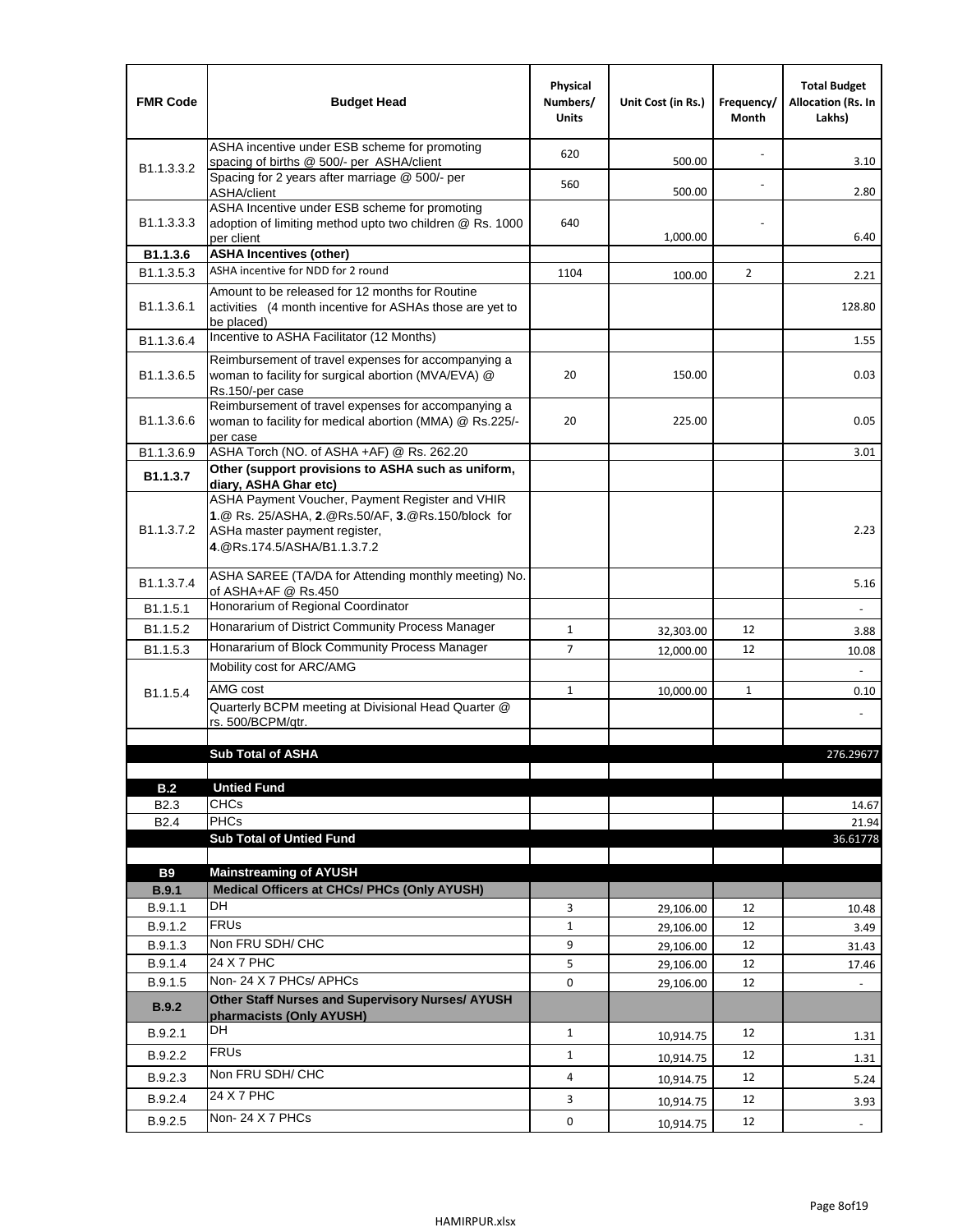| <b>FMR Code</b>   | <b>Budget Head</b>                                                                              | Physical<br>Numbers/<br><b>Units</b> | Unit Cost (in Rs.) | Frequency/<br>Month | <b>Total Budget</b><br>Allocation (Rs. In<br>Lakhs)  |
|-------------------|-------------------------------------------------------------------------------------------------|--------------------------------------|--------------------|---------------------|------------------------------------------------------|
|                   | Panchkarma Unit Lokbabdhu Rajnarayna Joint<br><b>Hospital, Lucknow</b>                          |                                      |                    |                     |                                                      |
| B.9.2.6           | Honararium of Panchkarma Technician (1Male and 1<br>Female)                                     | 0                                    | 10,000.00          | 12                  |                                                      |
|                   | Honorarium of Panchkarma Attendent                                                              | $\mathbf 0$                          | 8,000.00           | 12                  |                                                      |
|                   | Lumpsum amount for Sweeper (Safai Karmi)                                                        |                                      |                    |                     | 0                                                    |
| <b>B9.3</b>       | <b>Other Activities (Excluding HR)</b>                                                          |                                      |                    |                     |                                                      |
| B9.3.1            | Contingency AYUSH wings                                                                         | $\mathbf{1}$                         | 20,000.00          |                     | 0.20                                                 |
| B9.3.3            | Establishment of Panchkarma Unit                                                                |                                      |                    |                     | $\mathbf 0$                                          |
| B9.3.4            | Construction of AYUSH Wing                                                                      | 0                                    | 3,000,000.00       |                     |                                                      |
|                   |                                                                                                 |                                      |                    |                     |                                                      |
|                   | Sub Total of Mainstreaming of AYUSH                                                             |                                      |                    |                     | 74.86                                                |
| <b>B10</b>        | <b>IEC-BCC NRHM</b>                                                                             |                                      |                    |                     |                                                      |
|                   | <b>Girls Child Day</b>                                                                          |                                      |                    |                     |                                                      |
| B.10.3.5          | <b>Division level</b>                                                                           | 0                                    | 50,000.00          | 1                   |                                                      |
|                   | <b>Block level</b>                                                                              | $\overline{7}$                       | 10,000.00          | $\mathbf{1}$        | 0.70                                                 |
| <b>B.10.7</b>     | Priniting activities (please specify)<br>SM booklet @Rs 20.00 for all ANCs                      |                                      |                    |                     |                                                      |
| B.10.7.1          | MCP card @ Rs 10 for all ANCs                                                                   | 30634<br>30634                       | 20.00<br>10.00     |                     | 6.13<br>3.06                                         |
| <b>B.10.7.4</b>   | <b>Other printing</b>                                                                           |                                      |                    |                     |                                                      |
| B.10.7.4.1        | <b>IEC-BCC Material for NDD</b>                                                                 |                                      |                    |                     |                                                      |
|                   | IEC material, poster, banner @ Rs. 14000 per block for 2<br>round                               | $\overline{7}$                       | 14000              | $\overline{2}$      | 1.96                                                 |
|                   | Teaching and community hand bills/pumphlets and check<br>list @ Rs. 14000 per block for 2 round | $\overline{7}$                       | 14000              | $\overline{2}$      | 1.96                                                 |
|                   | 5 Fipchart per block @ Rs. 200 per Flip chart( one time)                                        | 35                                   | 200                | $\mathbf{1}$        | 0.07                                                 |
|                   | AWW and Teacher hand out @ Rs. 7 each for 2 round                                               | 3278                                 | $\overline{7}$     | 2                   | 0.46                                                 |
|                   | ASHA hand out @ Rs. 2 each for 2 round                                                          | 1104                                 | $\overline{2}$     | 2                   | 0.04                                                 |
|                   | <b>AFHC cards</b>                                                                               |                                      |                    |                     |                                                      |
| <b>B.10.7.4.2</b> | For DH & MC level Existing AFHS clinics<br>For CHC level Existing AFHS clinics                  | 0<br>0                               | 0.50<br>0.50       | 2000<br>2000        | $\overline{\phantom{a}}$<br>$\overline{\phantom{a}}$ |
|                   | For PHC level existing AFHS clinics                                                             | 0                                    | 0.50               | 2000                | $\bar{\phantom{a}}$                                  |
|                   | AFHC Register (3 register per clinic)                                                           | 0                                    | 150.00             | $\mathbf{1}$        | $\blacksquare$                                       |
|                   | Printing of RBSK card and registers                                                             | 0                                    |                    |                     |                                                      |
|                   | MHT Register for AWC                                                                            | 516                                  | 100.00             | $\mathbf{1}$        | 0.52                                                 |
|                   | MHT Register for School<br>(Class-1 to 12)                                                      | 196                                  | 100.00             | $\mathbf{1}$        | 0.20                                                 |
| B.10.7.4.3        | RBSK Format (microplan, reporting) @ Rs. 3000/ per                                              | 7                                    |                    | $\mathbf{1}$        |                                                      |
|                   | block<br>RBSK card for children of AWC and School                                               |                                      | 3,000.00           |                     | 0.21                                                 |
|                   | AWC (Twice in year)                                                                             | 258136                               | 1.20               |                     | 3.10                                                 |
|                   | School (Class 1 to 12)                                                                          | 97789                                | 0.75               |                     | 0.73                                                 |
|                   |                                                                                                 |                                      |                    |                     |                                                      |
|                   | <b>Sub Total IEC</b>                                                                            |                                      |                    |                     | 19.14                                                |
| <b>B.11</b>       |                                                                                                 |                                      |                    |                     |                                                      |
| B.11.2.5          | Recurring support of 18 BCTV                                                                    |                                      |                    |                     | 0                                                    |
|                   |                                                                                                 |                                      |                    |                     |                                                      |
| <b>B14</b>        | Innovations (if any)<br>Religious and Community Leaders Meet @ Rs.                              |                                      |                    |                     |                                                      |
| B14.6             | 10000/District/meeting                                                                          | $\mathbf{1}$                         | 10,000.00          |                     | 0.10                                                 |
| B14.11            | Rogi Sahayata Kendra @ Rs. 664200 including 5%<br>increment in HR cost                          |                                      |                    |                     |                                                      |
| B14.12            | AAA Platform - Monitoring & Microplanning meeting for<br>frontline workers                      |                                      |                    |                     |                                                      |
|                   | Nurse Mentor Programme and Establishment of Mini                                                |                                      |                    |                     |                                                      |
|                   | <b>Skill Lab</b>                                                                                |                                      |                    |                     |                                                      |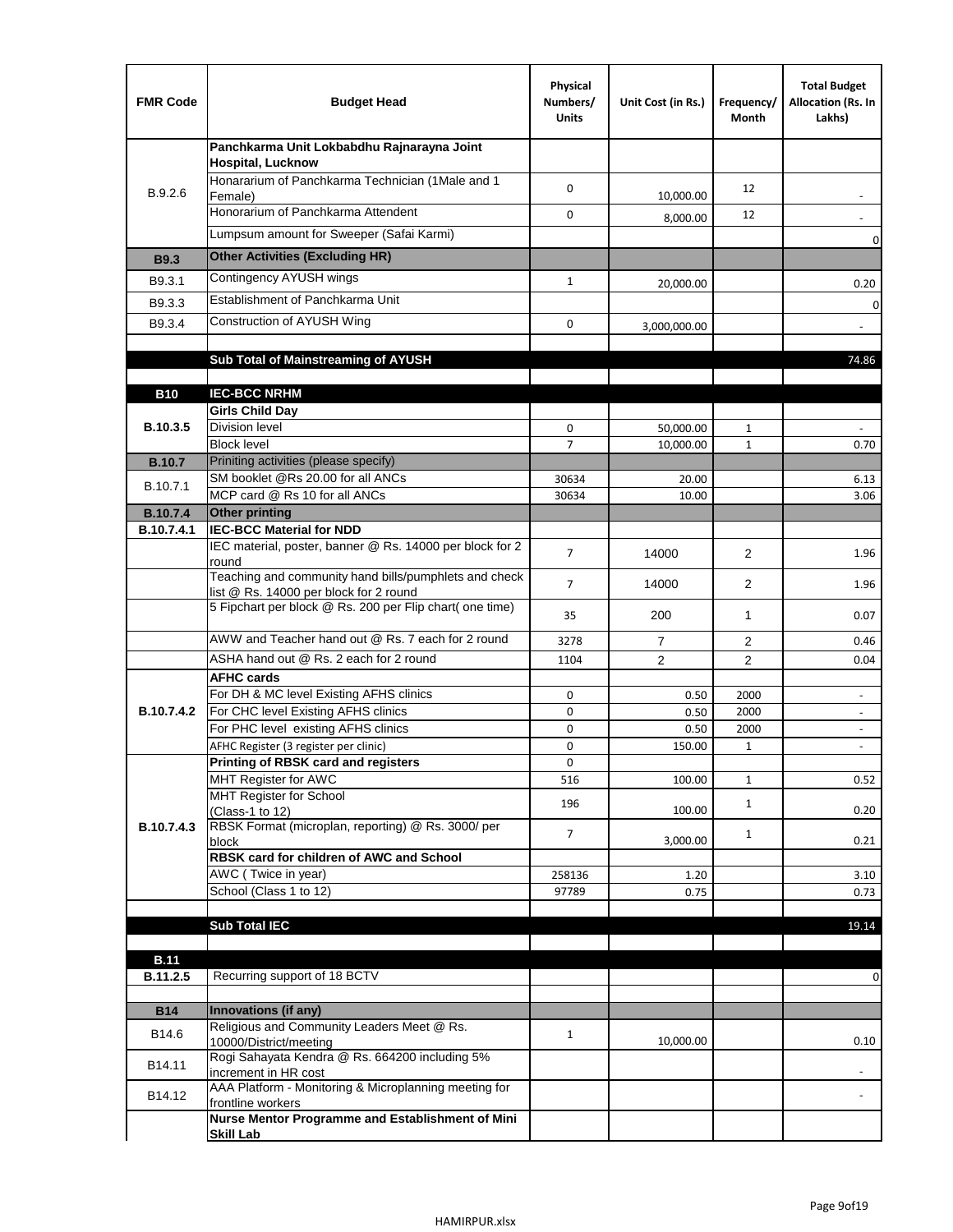| <b>FMR Code</b>              | <b>Budget Head</b>                                                                         | Physical<br>Numbers/<br><b>Units</b> | Unit Cost (in Rs.) | Frequency/<br><b>Month</b> | <b>Total Budget</b><br>Allocation (Rs. In<br>Lakhs) |
|------------------------------|--------------------------------------------------------------------------------------------|--------------------------------------|--------------------|----------------------------|-----------------------------------------------------|
| B14.19                       | Honoraium of Naurse Mentor (Existing)                                                      | 0                                    | 38,588.00          | 12                         | $\sim$                                              |
|                              | Honoraium of Naurse Mentor for 12 montys (New)                                             | 0                                    | 36,750.00          | 12                         |                                                     |
|                              | Honoraium of Naurse Mentor fro 10 months (New)                                             | 0                                    | 36,750.00          | 10                         |                                                     |
| B14.22                       | Training Strategy for Village Health and Nutrition Days<br>(VHNDs)                         |                                      |                    |                            | 2.33                                                |
|                              | Free Transport Facilities to PLHIV(People Living with                                      |                                      |                    |                            |                                                     |
| B14.25                       | <b>HIV)</b> for treatment                                                                  |                                      |                    |                            |                                                     |
|                              | On ART cost                                                                                |                                      |                    |                            |                                                     |
|                              | PRE ART Cost                                                                               |                                      |                    |                            |                                                     |
|                              | <b>KAYAKALP' Award Scheme</b>                                                              |                                      |                    |                            |                                                     |
|                              | Training for Swachha Bharat Abhiyan                                                        |                                      |                    |                            |                                                     |
|                              | Awareness cum Internal Assessors Training Workshop @<br>Rs. 33000/Disitrict                |                                      |                    |                            |                                                     |
|                              | District level Hospital Rs. 20000/District                                                 |                                      |                    |                            | 0.33<br>0.20                                        |
|                              | <b>CHC</b> level                                                                           | $\overline{2}$                       | 15,000.00          |                            | 0.30                                                |
|                              | <b>PHC</b> level                                                                           | $\overline{2}$                       | 6,000.00           |                            | 0.12                                                |
| B14.29                       | <b>Internal Assessment</b>                                                                 |                                      |                    |                            |                                                     |
|                              | District level Hospital (Quarterly)                                                        | $\overline{2}$                       | 2,000.00           | 4                          | 0.16                                                |
|                              | CHC level (Quarterly)                                                                      | $\overline{2}$                       | 1,000.00           | 4                          | 0.08                                                |
|                              | PHC level (Quarterly)                                                                      | $\overline{2}$                       | 500.00             | 4                          | 0.04                                                |
|                              | <b>Peer Assessment</b>                                                                     |                                      |                    |                            |                                                     |
|                              | <b>District level Hospital</b>                                                             | $\overline{2}$                       | 25.000.00          |                            | 0.50                                                |
|                              | <b>CHC</b> level                                                                           | $\overline{2}$                       | 10,000.00          |                            | 0.20                                                |
|                              | PHC level                                                                                  | $\overline{2}$                       | 5,000.00           |                            | 0.10                                                |
|                              | Matritwa Saptah                                                                            |                                      |                    |                            |                                                     |
|                              | District level activities @Rs 50000                                                        | $\mathbf{1}$                         | 50,000.00          |                            | 0.50                                                |
|                              | Mobility support @ Rs 17600/block                                                          | $\overline{7}$                       |                    |                            |                                                     |
|                              | Printing of formats, reports and HRP register @ 50/ANM                                     |                                      | 17,600.00          |                            | 1.23                                                |
| B14.33                       |                                                                                            | 251                                  | 50.00              |                            | 0.13                                                |
|                              | <b>IEC Support</b>                                                                         |                                      |                    |                            |                                                     |
|                              | District level                                                                             | 1                                    | 2,500.00           |                            | 0.03                                                |
|                              | <b>Block Level</b>                                                                         | 7                                    | 25,000.00          |                            | 1.75                                                |
|                              | hoarding 5/dist & 1/FRU & 1/block @ Rs. 2000/-                                             | 15                                   | 2,000.00           |                            | 0.30                                                |
|                              | <b>Gestational Diabetes Mallitius Pilot - 18 districts</b>                                 |                                      |                    |                            |                                                     |
|                              | Glucometer @ 1 /ANM+2/Block+2 additional                                                   | 0                                    | 3,000.00           |                            | $\overline{\phantom{a}}$                            |
| B14.34                       | Procurement of Glucose 75mg, (2*all ANCs+24*5%GDMs)                                        | 0                                    | 25.00              |                            |                                                     |
|                              | Insulin 9 vials *5% ANCs                                                                   | 0                                    | 50.00              |                            | $\blacksquare$                                      |
|                              | with syringe (900 units/+18 syringes)                                                      | 0                                    | 20.00              |                            |                                                     |
|                              | <b>Misoprost Distribution for Home Deliveries</b>                                          |                                      |                    |                            |                                                     |
|                              | Printing of registers @ Rs50.00 each                                                       |                                      |                    |                            | $\overline{\phantom{a}}$                            |
|                              | Budget for Tab Mesoprostol procurement in Lakh                                             |                                      |                    |                            | $\blacksquare$                                      |
| B14.35                       | ASHA Incentive @ Rs.100.00 each case in Lakh                                               |                                      |                    |                            | $\overline{\phantom{a}}$                            |
|                              | Block level ANM/ ASHAs training @ 23650/ in Lakh                                           |                                      |                    |                            | $\overline{\phantom{a}}$                            |
|                              | District Orientation meeting @Rs 20000, in Lakh                                            |                                      |                    |                            |                                                     |
|                              | <b>Sub Total Innovation</b>                                                                |                                      |                    |                            | 8.39                                                |
|                              |                                                                                            |                                      |                    |                            |                                                     |
| <b>B15</b>                   | <b>Planning, Implementation and Monitoring</b><br><b>Quality Assurance</b>                 |                                      |                    |                            |                                                     |
| B <sub>15.2</sub><br>B15.2.2 | <b>Division Level Human Resource</b>                                                       | 0                                    |                    |                            |                                                     |
|                              | Honorarium of Existing Divisonal Consultant -Quality @                                     |                                      |                    |                            |                                                     |
|                              | Rs. 45000/month for 10 months                                                              | 0                                    | 45,000.00          | 10                         |                                                     |
|                              | Honorarium of Vacant Divisonal Consultant -Quality @<br>Rs. 45000/month for 2 months       | 0                                    | 45,000.00          | $\overline{2}$             |                                                     |
|                              | Honararium of Existing Divisonal Consultant - Public<br>Health @ Rs.45000/PM for 10 Months | 0                                    | 45,000.00          | $\overline{2}$             |                                                     |
|                              | Honararium of Vacant Divisonal Consultant - Public Health<br>@ Rs.45000/PM for 2 Months    | 0                                    | 45,000.00          | 10                         |                                                     |
|                              | Data Entry Operator @Rs 12000/PM for 2 Month ("New<br>Position)                            | 0                                    | 12,000.00          | $\overline{2}$             |                                                     |
|                              | <b>District Level Human Resource</b>                                                       |                                      |                    |                            |                                                     |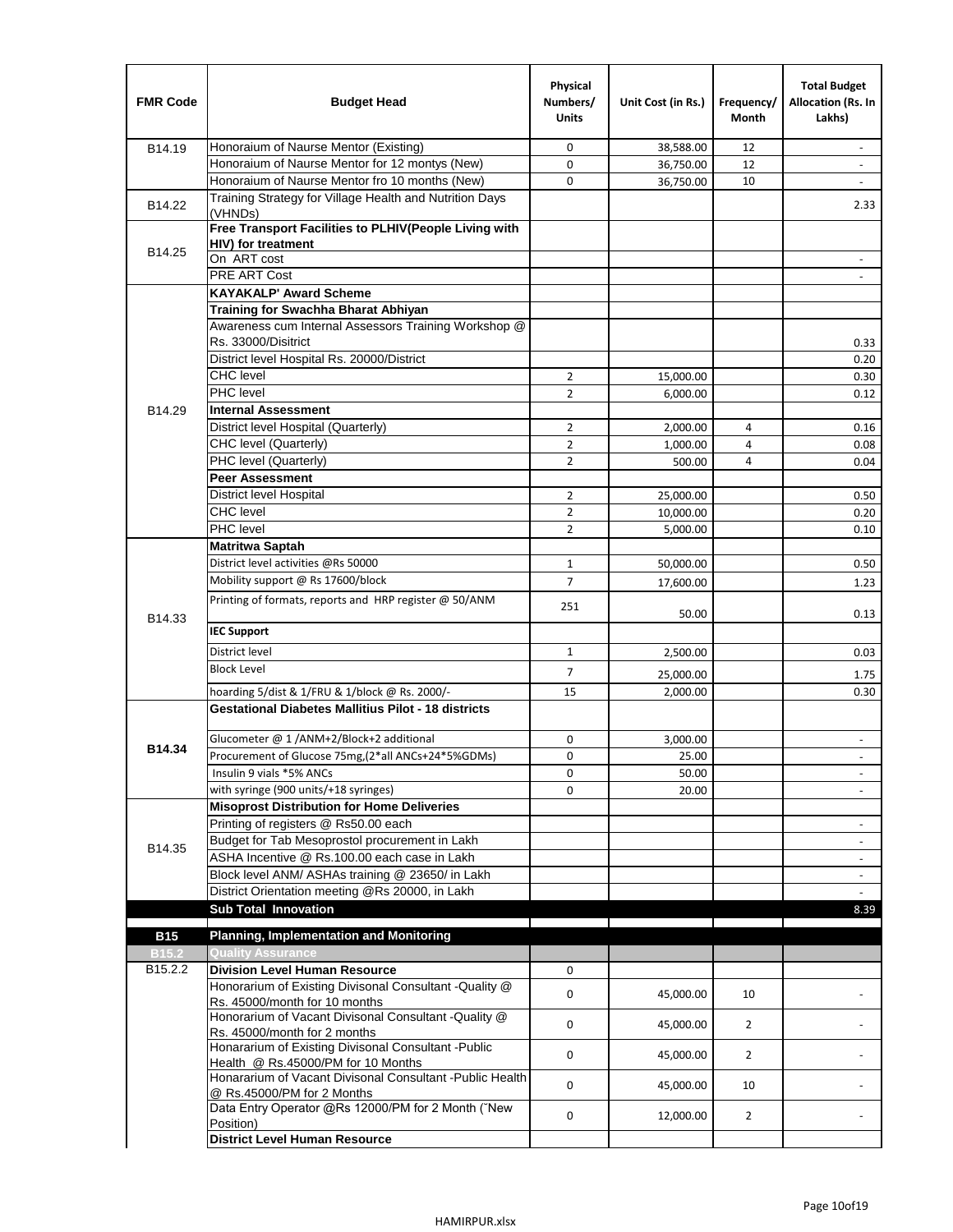| <b>FMR Code</b>         | <b>Budget Head</b>                                                                                | Physical<br>Numbers/<br><b>Units</b> | Unit Cost (in Rs.) | Frequency/<br><b>Month</b> | <b>Total Budget</b><br>Allocation (Rs. In<br>Lakhs) |
|-------------------------|---------------------------------------------------------------------------------------------------|--------------------------------------|--------------------|----------------------------|-----------------------------------------------------|
|                         | Honorarium of Existing District Consultant -Quality @ Rs.<br>40000/month for 10 months            | $\mathbf 0$                          | 40,000.00          | 10                         |                                                     |
|                         | Honorarium of Vacant District Consultant -Quality @ Rs.<br>40000/month for 2 months               | $\mathbf{1}$                         | 40,000.00          | $\overline{2}$             | 0.80                                                |
|                         | Honararium of Existing Hospital Quality Manager @<br>Rs.35000/PM for 10 Months                    | $\mathbf{1}$                         | 35,000.00          | 10                         | 3.50                                                |
|                         | Honararium of Vacant Hospital Quality Manager @<br>Rs.35000/PM for 2 Months                       | $\mathbf 0$                          | 35,000.00          | $\overline{2}$             |                                                     |
|                         | Data Entry Operator @ Rs 12000/PM for 2 Month ("New<br>Position)                                  | $\mathbf{1}$                         | 12,000.00          | $\overline{2}$             | 0.24                                                |
| B15.2.4                 | <b>Review meetings</b>                                                                            |                                      |                    |                            |                                                     |
| B <sub>15.2</sub> .4.2  | Division                                                                                          | 0                                    | 5,000.00           |                            |                                                     |
|                         | <b>District</b>                                                                                   | $\overline{2}$                       | 2,000.00           |                            | 0.04                                                |
|                         | Monitoring and Supportive Supervision Visits-Divisional<br>QUA (10 visits per month) for 6 months | $\mathbf 0$                          | 1,800.00           |                            |                                                     |
| B15.2.5.2               | Monitoring and Supportive Supervision Visits-District<br>QUA (10 visits per month) for 6 months   | 60                                   | 1,200.00           |                            | 0.72                                                |
|                         | <b>Office Equipments-District &amp; Division</b>                                                  |                                      |                    |                            |                                                     |
|                         | <b>Division Level</b>                                                                             |                                      |                    |                            |                                                     |
|                         | Office Equipment @ Rs.3.5 Lac/Division                                                            |                                      |                    |                            | $\sim$                                              |
| B15.2.5.5               | Operational cost @ Rs.17000/-PM for 10 Month                                                      |                                      |                    |                            | $\pmb{0}$                                           |
|                         | <b>District Level</b>                                                                             |                                      |                    |                            |                                                     |
|                         | Office Equipment @ Rs.3.5 Lac/District                                                            | 0                                    | 350,000.00         | $\mathbf{1}$               | $\blacksquare$                                      |
|                         | Operational cost @ Rs.14000/-PM for 10 Month                                                      | $1\,$                                | 14,000.00          | 10                         | 1.40                                                |
| B15.2.5.6               | <b>Operational Cost for District Hospitals</b>                                                    | $\mathbf{1}$                         | 2,000.00           |                            | 0.02                                                |
|                         | <b>Sub Total Quality Assurance</b>                                                                |                                      |                    |                            | 6.72                                                |
|                         |                                                                                                   |                                      |                    |                            |                                                     |
| B15.3                   | <b>Monitoring and Evaluation</b><br><b>HMIS</b>                                                   |                                      |                    |                            |                                                     |
| B15.3.1<br>B15.3.1.2    | Data Entry Operators at Block level                                                               |                                      |                    |                            | 10.70                                               |
| B15.3.1.3.1             | HR and Infrastructure for 100% service updation on<br><b>HMIS/MCTS Portal</b>                     |                                      |                    |                            | 5.48                                                |
| B <sub>15.3.1.5.2</sub> | Mobility Support for HMIS & MCTS at District level                                                |                                      |                    |                            | 0.25                                                |
| B15.3.1.6               | Printing of HMIS Formats                                                                          |                                      |                    |                            | 0.41                                                |
| B15.3.2.2               | Printing of MCTS follow-up formats/ services due list/ work<br>plan                               |                                      |                    |                            | 0.36                                                |
| B15.3.2.7               | Internet Connectivity through LAN / data card                                                     |                                      |                    |                            | 0.68                                                |
| B15.3.2.8               | Procurement & Installation of VSAT (Capex)                                                        |                                      |                    |                            | 1.20                                                |
| B15.3.2.12              | Other office expenditure                                                                          |                                      |                    |                            | 1.50                                                |
| B15.3.2.13              | Printing of RCH Registers                                                                         |                                      |                    |                            | 0.29                                                |
|                         | <b>Sub Total of HMIS</b>                                                                          |                                      |                    |                            | 20.87                                               |
| <b>B.16</b>             | <b>PROCUREMENT</b>                                                                                |                                      |                    |                            |                                                     |
| B16.1                   | <b>Procurement of Equipment</b>                                                                   |                                      |                    |                            |                                                     |
|                         | <b>Equipments for Blood Banks/ BSUs</b>                                                           |                                      |                    |                            |                                                     |
| B16.1.1.1               | Equipments For Blood banks/ BCSUs                                                                 |                                      |                    |                            | 0                                                   |
|                         | <b>Equipments For BSUs</b>                                                                        |                                      |                    |                            | 0                                                   |
| B16.1.2                 | Procurement of equipment: CH<br>Procurement of NRC Computer/Printer/UPS/Data Card @               |                                      |                    |                            |                                                     |
| B16.1.2.7               | Rs. 60000/NRC                                                                                     | $\mathbf{1}$                         | 60,000.00          | 0                          | 0.60                                                |
| B16.1.2.8               | Procurement of Computer/Printer/UPS/Data Card -SNCUs                                              |                                      |                    |                            |                                                     |
|                         | for VJB Female Hospital Lucknow                                                                   |                                      |                    |                            | 0                                                   |
| B16.1.2.9               | Procurement of Equipments for SNCUs for VAB Female<br>Hospital lucknow                            |                                      |                    |                            | $\mathbf 0$                                         |
| B16.1.6                 | <b>Equipments for RKSK &amp; RBSK</b>                                                             |                                      |                    |                            |                                                     |
| B16.1.6.1               | <b>Equipments for AFHCs</b>                                                                       | 0                                    | 7,000.00           | $\mathbf{1}$               | ÷,                                                  |
|                         | <b>Equipment for Mobile health teams</b>                                                          | 0                                    |                    |                            |                                                     |
| B16.1.6.3.1             | No. of Vision Chart                                                                               | 28                                   |                    |                            |                                                     |
| *                       | (2 chart per team)                                                                                |                                      | 700                |                            | 0.20                                                |
|                         | No. of weighing scale (1 per team)<br>No. of height scale standing (1 per team)                   | ${\bf 14}$<br>14                     | 1000<br>10000      |                            | 0.14<br>1.40                                        |
| <b>B.16.2</b>           | <b>Procurement of Drugs</b>                                                                       |                                      |                    |                            |                                                     |
|                         | Procurement of drugs under child health (Vitamin A for                                            |                                      |                    |                            |                                                     |
| B.16.2.2.2              | BSPM) No. of Bottles                                                                              | 5677                                 | 58.00              |                            | 3.29                                                |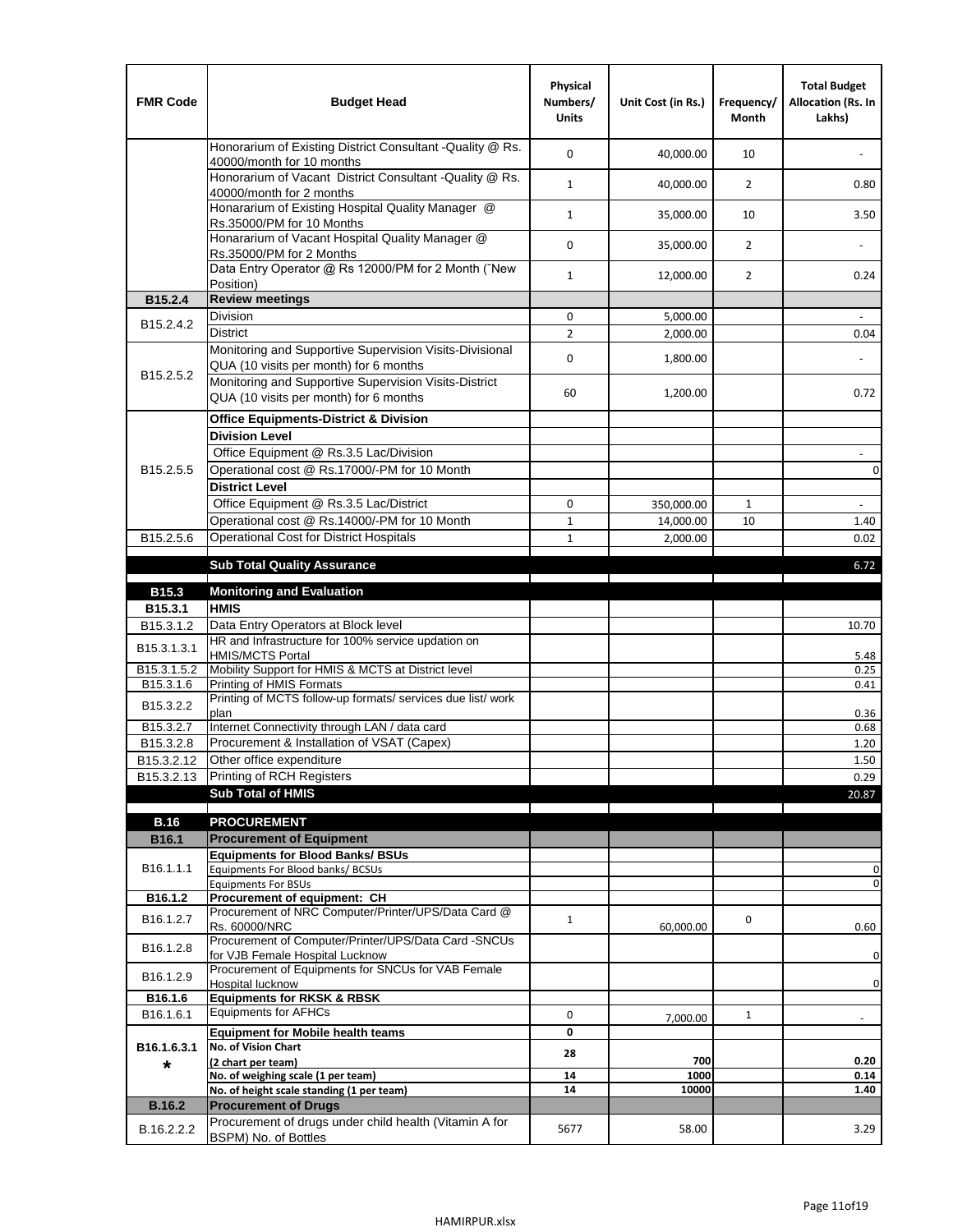| <b>FMR Code</b>  | <b>Budget Head</b>                                                            | Physical<br>Numbers/<br><b>Units</b> | Unit Cost (in Rs.) | Frequency/<br>Month | <b>Total Budget</b><br><b>Allocation (Rs. In</b><br>Lakhs) |
|------------------|-------------------------------------------------------------------------------|--------------------------------------|--------------------|---------------------|------------------------------------------------------------|
| B.16.2.4         | <b>Supplies for IMEP</b>                                                      |                                      |                    |                     |                                                            |
| B.16.2.4.1       | Biomedical waste management - District level                                  |                                      |                    |                     | 5.83                                                       |
| B.16.2.4.2       | Biomedical waste management - CHC/PHC level                                   | 8                                    | 13,109.00          | 12                  | 12.58                                                      |
| B.16.2.4.3       | Cleaning/washing, house-keeping and laundry<br>management - District level    |                                      |                    |                     | 9.22                                                       |
| B.16.2.4.4       | Cleaning/washing, house-keeping and laundry<br>management - CHC/PHC level     |                                      |                    |                     | 15.79                                                      |
| B.16.2.4.7       | Cleanliness of Sub Centers for 6 months                                       | 215                                  | 500.00             | 6                   | 6.45                                                       |
| B.16.2.5.2       | Replenishment of ASHA Drug Kit<br>@300/ Working ASHA                          |                                      |                    |                     | 3.17                                                       |
| B.16.2.6         | <b>National Iron Plus Initiative (Drugs&amp;Supplies)</b>                     |                                      |                    |                     |                                                            |
| B.16.2.6.1       | Children (6m - 60months)                                                      |                                      |                    |                     |                                                            |
| B.16.2.6.1.a     | IFA Syrup (@Rs7.99paisa/50mlBottel)                                           | 134432                               | 7.99               |                     | 10.74                                                      |
| B.16.2.6.2       | Children 5 - 10 years                                                         |                                      |                    |                     |                                                            |
| B.16.2.6.2.a     | IFA tablet small Pink (45mg) @ Rs. 0.182 per tablet, 32 tablet per<br>child)  | 66451                                | 5.82               |                     | 3.87                                                       |
| B.16.2.6.2.b     | <b>Albendazole Tablets</b>                                                    | 78818                                | 0.78               | 2                   | 1.23                                                       |
| B.16.2.6.3       | <b>WIFS (10-19 years)</b>                                                     |                                      |                    |                     |                                                            |
| B.16.2.6.3.a     | IFA Tablet large blue 100 mg tablet @ Rs. 1.41 per 10 tablet for 12<br>months | 63971                                | 7.33               |                     | 4.69                                                       |
|                  | <b>Albendazole Tablets</b>                                                    |                                      |                    |                     |                                                            |
| B.16.2.6.3.b     | For Adolescent Girls and boys (School going)                                  | 18971                                | 0.78               | $\overline{2}$      | 0.30                                                       |
|                  | For Adolescent Girls (out of School)                                          | 45000                                | 0.78               | $\overline{2}$      | 0.70                                                       |
| B.16.2.7         | Drugs & supplies for RBSK                                                     |                                      |                    |                     |                                                            |
| B.16.2.7.1       | Medicine for Mobile health team                                               | 14                                   | 5,000.00           |                     | 0.70                                                       |
| <b>B.16.2.8</b>  | Drugs & supplies for AYUSH                                                    | 18                                   | 100,000.00         |                     | 18.00                                                      |
| B.16.2.10        | Blood Bags for 93 functional Blood Bank                                       |                                      |                    |                     | 0.35                                                       |
|                  | For Diagnostics Kits for 93 functional blood bank                             |                                      |                    |                     | 0.95                                                       |
|                  | <b>Sub Total of Procurement</b>                                               |                                      |                    |                     | 100.19                                                     |
|                  |                                                                               |                                      |                    |                     |                                                            |
| <b>B.18</b>      | <b>New Initiatives/ Strategic Interventions</b>                               |                                      |                    |                     |                                                            |
| <b>B.18.2</b>    | <b>Ca Cx Screening</b>                                                        |                                      |                    |                     | 0                                                          |
|                  | 7+ Strategy                                                                   |                                      |                    |                     |                                                            |
|                  | <b>Family Planning</b>                                                        |                                      |                    |                     |                                                            |
| B18.4            | No of District Level Govt. COT @ Rs.30000/month for 12<br>month               | 0                                    | 30,000.00          | 12                  |                                                            |
|                  | Extra Incentive for Interval Sterilization @ Rs.260/case                      | 0                                    | 260.00             |                     |                                                            |
|                  | Extra Incentive for NSV @ Rs.310/- case                                       | 0                                    |                    |                     |                                                            |
|                  |                                                                               |                                      | 310.00             |                     |                                                            |
|                  | <b>Sub Total of New Innitiatives</b>                                          |                                      |                    |                     |                                                            |
| <b>B22</b>       | <b>Support Services</b>                                                       |                                      |                    |                     |                                                            |
|                  | <b>Support Strengthening NVBDCP</b>                                           |                                      |                    |                     |                                                            |
|                  | Honorarium of Staff-At BRD Medical College                                    |                                      |                    |                     |                                                            |
| B22.3            | Honorarium of Staff for 100 Bedded JE/AES Ward -At                            |                                      |                    |                     | 0                                                          |
|                  | <b>BRD Medical College</b><br>Increament of Existing HR Catculated @ 5%       |                                      |                    |                     | 0<br>0                                                     |
|                  | <b>Sub of Support Serveces</b>                                                |                                      |                    |                     |                                                            |
|                  |                                                                               |                                      |                    |                     |                                                            |
| <b>B.23</b>      | Other Expenditures (Power Backup, Convergence etc)                            |                                      |                    |                     |                                                            |
|                  | POL for Generators - District level Hospitals                                 |                                      |                    |                     |                                                            |
| B.23.1<br>B.23.2 | POL for Generators - CHCs/PHCs                                                | $\overline{2}$<br>$\overline{7}$     | 35,000.00          | 12                  | 8.40                                                       |
|                  | <b>Sub Total of Power Backup</b>                                              |                                      | 17,500.00          | 12                  | 14.70<br>23.10                                             |
|                  |                                                                               |                                      |                    |                     |                                                            |
|                  | <b>Collaboration with Medical Colleges and Knowledge</b>                      |                                      |                    |                     |                                                            |
| <b>B.24</b>      | partners                                                                      |                                      |                    |                     |                                                            |
|                  |                                                                               |                                      |                    |                     |                                                            |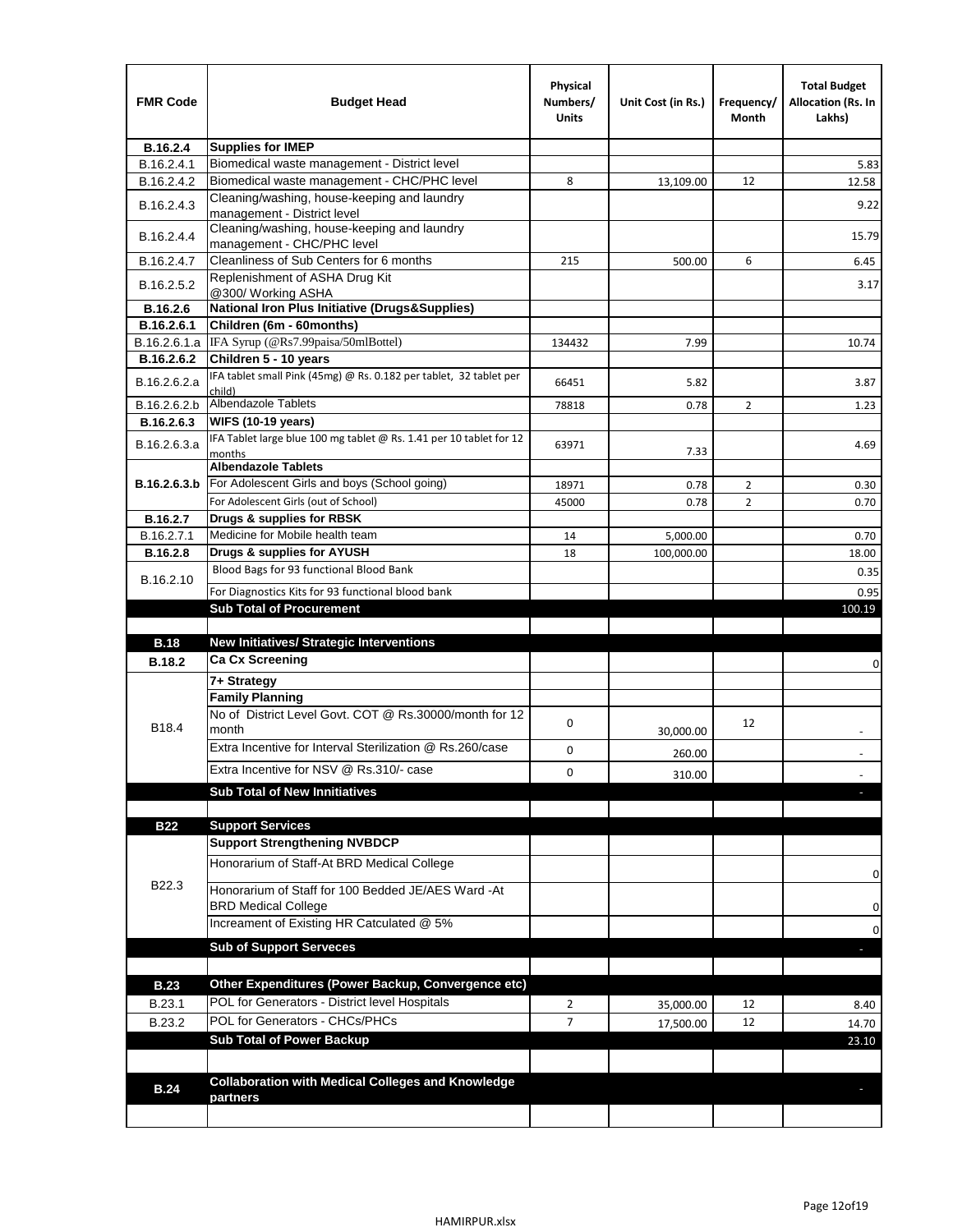| <b>FMR Code</b> | <b>Budget Head</b>                                                                                | Physical<br>Numbers/<br><b>Units</b> | Unit Cost (in Rs.) | Frequency/<br>Month | <b>Total Budget</b><br>Allocation (Rs. In<br>Lakhs) |
|-----------------|---------------------------------------------------------------------------------------------------|--------------------------------------|--------------------|---------------------|-----------------------------------------------------|
| <b>B.25</b>     | National Programme for Prevention and control of                                                  |                                      |                    |                     |                                                     |
| B.25.1          | deafness<br><b>Recurring Grant-in-aid</b>                                                         |                                      |                    |                     |                                                     |
| B.25.1.3        | <b>Manpower at District level</b>                                                                 |                                      |                    |                     |                                                     |
| B.25.1.3.a      | ENT Surgeon @Rs.80,000/-pm                                                                        | 0                                    |                    |                     |                                                     |
| B.25.1.3.b      | Audiologist@Rs.30,000/-pm                                                                         | 0                                    |                    |                     |                                                     |
| B.25.1.3.c      | Audiometric Assistant@Rs.15,000/-pm                                                               | 0                                    |                    |                     |                                                     |
| B.25.1.3.d      | Instructor for Hearing Impaired Children @Rs.15,000/-pm                                           | 0                                    |                    |                     |                                                     |
| B.25.2          | Non recurring Grant-in-aid                                                                        |                                      |                    |                     |                                                     |
| B.25.2.1        | Training@Rs.10 lakh/ Distt. for 7 level training                                                  | 0                                    |                    |                     |                                                     |
| B.25.2.1.b      | District Hospital @Rs.20 lakh/Distt.                                                              | 0                                    |                    |                     |                                                     |
| B.25.2.1.c      | CHC/Sub-Divisional Hospital @Rs.50,000/- Kit                                                      | 0                                    |                    |                     |                                                     |
| B.25.2.1.d      | PHC@RS.15,000/- kit                                                                               | 0                                    |                    |                     |                                                     |
|                 |                                                                                                   |                                      |                    |                     |                                                     |
|                 | National Programme for Prevention and control of                                                  |                                      |                    |                     |                                                     |
|                 | deafness                                                                                          |                                      |                    |                     |                                                     |
|                 | National Programme for Prevention and Control of                                                  |                                      |                    |                     |                                                     |
| <b>B.29</b>     | <b>Flurosis</b>                                                                                   |                                      |                    |                     |                                                     |
| B.29.2.1        | Honorarium of Consultant                                                                          | 0                                    | 40,000.00          | 6                   |                                                     |
|                 | Honorarium of Lab Technician                                                                      | 0                                    | 11,000.00          | 6                   |                                                     |
| B.29.2.2        | <b>Health Education and Publicity</b>                                                             |                                      |                    |                     |                                                     |
|                 |                                                                                                   |                                      |                    |                     |                                                     |
| B.29.2.4        | Medical Management including treatment Surgery and                                                |                                      |                    |                     |                                                     |
|                 | rehab-supplumetation of vitamins & minrals                                                        |                                      |                    |                     |                                                     |
|                 | <b>Sub Total of Flurisis</b>                                                                      |                                      |                    |                     | ь                                                   |
|                 |                                                                                                   |                                      |                    |                     |                                                     |
|                 | <b>Total of Mission Flexipool</b>                                                                 |                                      |                    |                     | 566.18                                              |
|                 |                                                                                                   |                                      |                    |                     |                                                     |
|                 |                                                                                                   |                                      |                    |                     |                                                     |
| C               | <b>IMMUNISATION</b><br>RI strengthening project (Review meeting, Mobility                         |                                      |                    |                     |                                                     |
| C.1             | support, Outreach services etc)                                                                   |                                      |                    |                     |                                                     |
| C.1.a           | Mobility Support for supervision for distict level officers.                                      | 1                                    | 250,000.00         |                     | 2.50                                                |
|                 | Printing and dissemination of Immunization cards, tally                                           |                                      |                    |                     |                                                     |
| C.1.c           | sheets, monitoring forms etc.                                                                     | 33697                                | 10.00              |                     | 3.37                                                |
| C.1.e           | Quarterly review meetings exclusive for RI at district level                                      | 28                                   | 500.00             |                     | 0.14                                                |
|                 | with Block MOs, CDPO, and other stake holders                                                     |                                      |                    |                     |                                                     |
| C.1.f           | Quarterly review meetings exclusive for RI at block<br>Focus on slum & underserved areas in urban | 3464                                 | 75.00              |                     | 2.60                                                |
|                 | areas/alternative vaccinator for slums (only where regular                                        |                                      |                    |                     |                                                     |
| C.1.g           | ANM under NUHM not engaged) Rs. 450/- per session for                                             | 0                                    | 2,100.00           |                     |                                                     |
|                 | 4 session and Rs. 300/- contingency.                                                              |                                      |                    |                     |                                                     |
| C.1.h           | Mobilization of children through ASHA or other mobilizers                                         | 11383                                | 150.00             |                     | 17.07                                               |
| C.1.i           | Alternative vaccine delivery in hard to reach areas                                               | 1292                                 | 150.00             |                     | 1.94                                                |
| $C.1$ .j        | Alternative Vaccine Deliery in other areas                                                        | 10091                                | 75.00              |                     | 7.57                                                |
| C.1.k           | To develop microplan at sub-centre level                                                          | 215                                  | 100.00             |                     | 0.22                                                |
| C.1.1           | For consolidation of micro plans at block level/PHC @ Rs.                                         |                                      |                    |                     | 0.1                                                 |
|                 |                                                                                                   |                                      |                    |                     |                                                     |
|                 | 1000/- and District level @ Rs.2000/-                                                             |                                      |                    |                     |                                                     |
| C.1.m           | POL for vaccine delivery from State to district and from                                          | $\mathbf{1}$                         | 150,000.00         |                     | 1.50                                                |
|                 | district to PHC/CHCs<br>Consumables for computer including provision for internet                 |                                      |                    |                     |                                                     |
| C.1.n           | access                                                                                            | $\mathbf{1}$                         | 400.00             | 12                  | 0.05                                                |
| C.1.o           | Red/Black plastic bags etc.                                                                       | 11383                                | 6.00               |                     | 0.68                                                |
| C.1.p           | Hub Cutter/Bleach/Hypochlorite solution/ Twin bucket @<br>Rs. 1200/- for 2 Buckets                | 9                                    | 1,200.00           |                     | 0.11                                                |
| C.1.q           | <b>Safety Pits</b><br><b>State specific requirement</b>                                           | 3                                    | 5,250.00           |                     | 0.16                                                |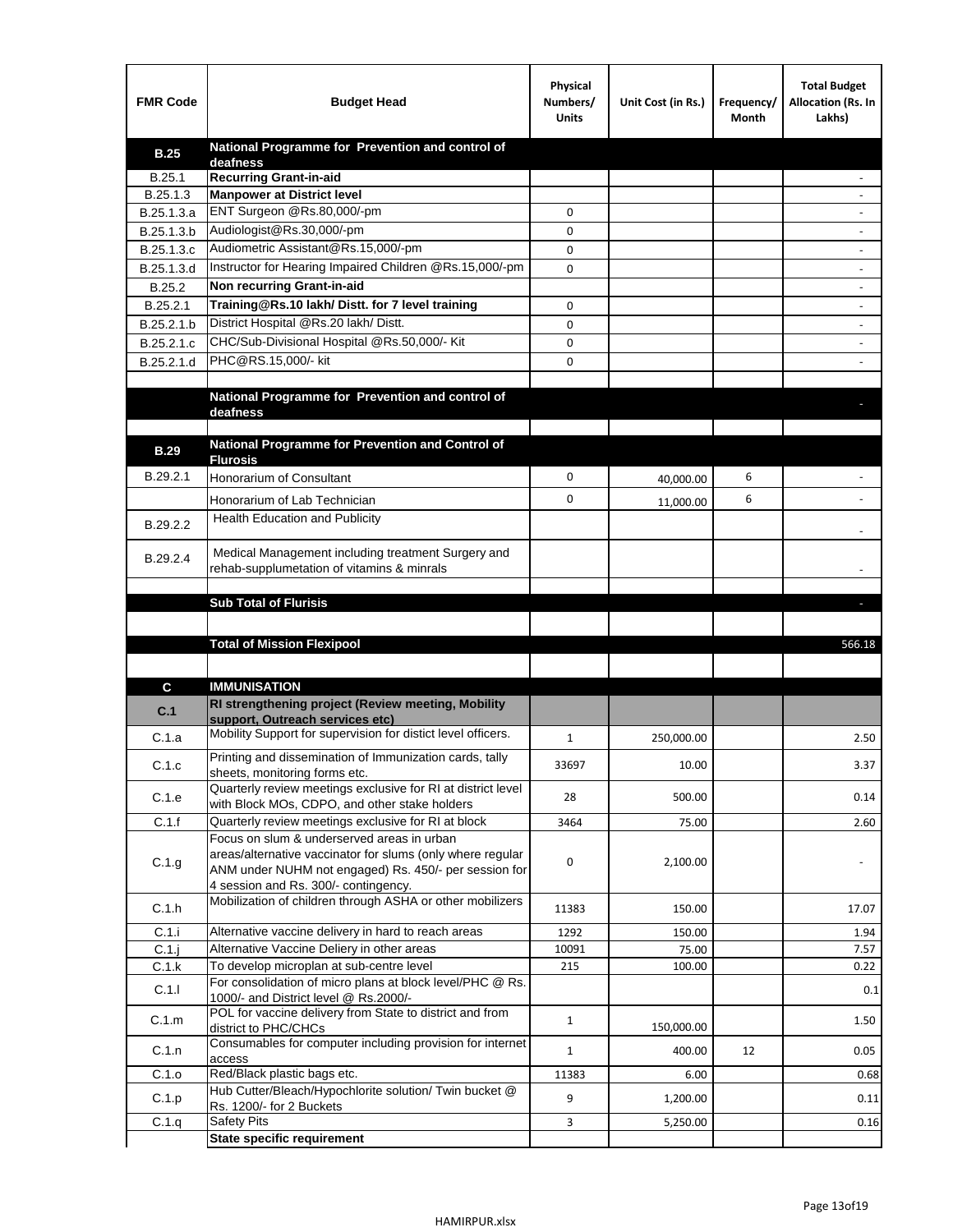| <b>FMR Code</b> | <b>Budget Head</b>                                                                                                                                                              | Physical<br>Numbers/<br><b>Units</b> | Unit Cost (in Rs.) | Frequency/<br>Month | <b>Total Budget</b><br>Allocation (Rs. In<br>Lakhs) |
|-----------------|---------------------------------------------------------------------------------------------------------------------------------------------------------------------------------|--------------------------------------|--------------------|---------------------|-----------------------------------------------------|
|                 | Funds for annual maintenance operation of WIC/WIF at<br>state and division level                                                                                                | 0                                    | 40,000.00          |                     | 0.00                                                |
|                 | Electricity bill for WIC/WIF at state and division level                                                                                                                        | 0                                    | 100,000.00         |                     | 0.00                                                |
| C.1.r           | POL for generators & operational expenses at divisional                                                                                                                         |                                      |                    |                     |                                                     |
|                 | vaccine storage and state vaccine store                                                                                                                                         | 0                                    | 200,000.00         |                     | 0.00                                                |
|                 | POL for generators & operational expenses at district<br>level vaccine storage points and other cold chain points                                                               | $\mathbf{1}$                         | 120,000.00         |                     | 1.20                                                |
|                 | <b>AEFI Kits</b>                                                                                                                                                                |                                      |                    |                     | 0.09                                                |
| C.1.s           | Teeka Express Operational Cost                                                                                                                                                  |                                      |                    |                     |                                                     |
| C.2             | <b>Salary of Contractual Staffs</b>                                                                                                                                             |                                      |                    |                     |                                                     |
| C.2.2           | Honorarium for Computer Assistants support for District                                                                                                                         | $\mathbf{1}$                         | 12,127.00          | 12                  | 1.46                                                |
| C.3             | level<br><b>Training under Immunisation</b>                                                                                                                                     |                                      |                    |                     |                                                     |
|                 | District level Orientation training including Hep B, Measles                                                                                                                    |                                      |                    |                     |                                                     |
| C.3.1           | & JE(wherever required) for 2 days ANM, Multi Purpose<br>Health Worker (Male), LHV, Health Assistant<br>(Male/Female), Nurse MidWives, BEEs & other staff (as<br>per RCH norms) | 8                                    | 46,200.00          |                     | 3.70                                                |
| C.3.2           | Three day training including Hep B, Measles & JE<br>(wherever required) of Medical Officers of RI using<br>revised MO training module)                                          | 0                                    | 65,600.00          |                     | 0.00                                                |
| C.3.4           | Two days cold chain handlers training for block level cold<br>chain hadlers by State and district cold chain officers                                                           | 0.00                                 |                    |                     | 0.20                                                |
| C.3.5           | One day training of block level data handlers by DIOs and<br>District cold chain officer                                                                                        | 8                                    | 500.00             |                     | 0.04                                                |
|                 | <b>Cold chain maintenance</b>                                                                                                                                                   |                                      |                    |                     |                                                     |
|                 | Cold chain maintenance for CHC/PHC @ Rs. 750/- per                                                                                                                              | 9                                    |                    |                     | 0.07                                                |
| C.4             | unit                                                                                                                                                                            |                                      | 750.00             |                     |                                                     |
|                 | Cold chain maintenance for District level @ Rs. 15000/-<br>per district                                                                                                         | 1                                    | 15,000.00          |                     | 0.15                                                |
| C.5             | <b>ASHA Incentive</b>                                                                                                                                                           | 23774                                | 150                |                     | 35.661                                              |
|                 | Mobility support for outreach areas for 25 disdtricts                                                                                                                           |                                      |                    |                     |                                                     |
|                 | Mobility support for HRG/ construction sites                                                                                                                                    |                                      |                    |                     |                                                     |
|                 | Sub Total of RI                                                                                                                                                                 |                                      |                    |                     | 80.56117                                            |
|                 |                                                                                                                                                                                 |                                      |                    |                     |                                                     |
| D               | <b>National lodine Deficiency Disorders Control</b><br>Programme (NIDDCP)                                                                                                       |                                      |                    |                     |                                                     |
| D.3             | <b>Health Education and Publicity</b>                                                                                                                                           |                                      |                    |                     | 0.10                                                |
|                 |                                                                                                                                                                                 |                                      |                    |                     |                                                     |
|                 | <b>GRAND TOTAL (A+B+C+D)</b>                                                                                                                                                    |                                      |                    |                     | 1,960.33                                            |
|                 |                                                                                                                                                                                 |                                      |                    |                     |                                                     |
|                 | National Disease Control Programme (NDCP)                                                                                                                                       |                                      |                    |                     |                                                     |
|                 | <b>INTEGRATED DISEASE SURVEILLANCE</b>                                                                                                                                          |                                      |                    |                     |                                                     |
| Е               | <b>PROGRAMME (IDSP)</b>                                                                                                                                                         |                                      |                    |                     |                                                     |
| E.1             | <b>REMUNERATION FOR CONTRACTUAL HUMAN</b><br><b>RESOURCE</b>                                                                                                                    |                                      |                    |                     |                                                     |
| E.1.9           | District Epidemiologists                                                                                                                                                        |                                      |                    |                     | 1.65                                                |
| E.1.10          | District Microbiologist at District labs                                                                                                                                        |                                      |                    |                     |                                                     |
| E.1.11          | District Data Manager                                                                                                                                                           |                                      |                    |                     | 2.69                                                |
| E.1.12          | Data Entry Operator*                                                                                                                                                            |                                      |                    |                     | 1.51                                                |
| E.1.13<br>E.2   | Others if any (pl specify)<br><b>TRAINING</b>                                                                                                                                   |                                      |                    |                     | $\omega$                                            |
|                 | Training at State/District Level (1 batch = 20                                                                                                                                  |                                      |                    |                     |                                                     |
|                 | participants)                                                                                                                                                                   |                                      |                    |                     |                                                     |
| E.2.3           | Hospital Pharmacists/Nurses Training (1 day)                                                                                                                                    |                                      |                    |                     | 0.45                                                |
| E.3             | <b>LABORATORY SUPPORT</b>                                                                                                                                                       |                                      |                    |                     |                                                     |
|                 | <b>District Public Health Laboratory Strengthening</b>                                                                                                                          |                                      |                    |                     |                                                     |
|                 |                                                                                                                                                                                 |                                      |                    |                     |                                                     |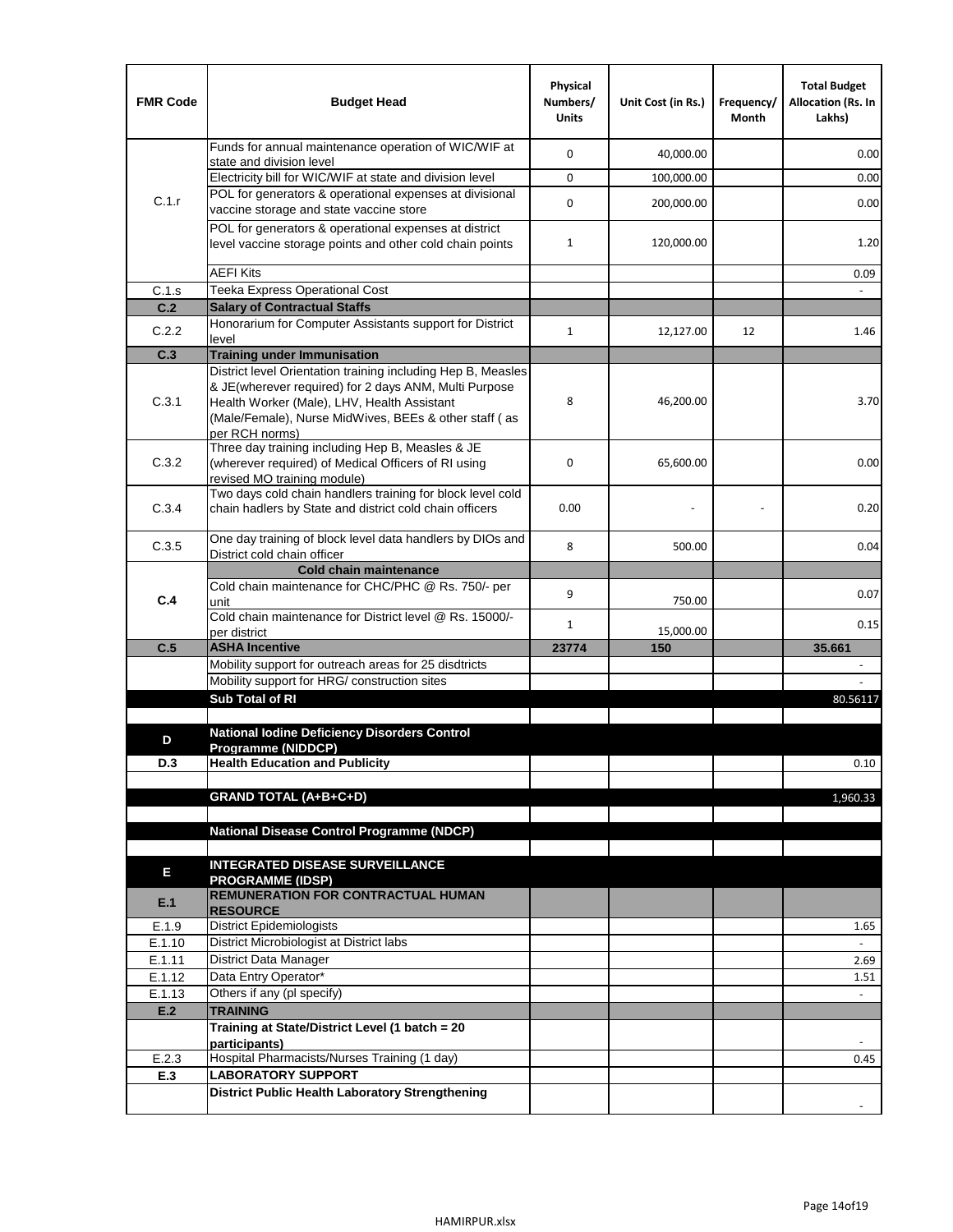| <b>FMR Code</b>       | <b>Budget Head</b>                                                                                                                                                                      | Physical<br>Numbers/<br><b>Units</b> | Unit Cost (in Rs.) | Frequency/<br><b>Month</b> | <b>Total Budget</b><br>Allocation (Rs. In<br>Lakhs) |
|-----------------------|-----------------------------------------------------------------------------------------------------------------------------------------------------------------------------------------|--------------------------------------|--------------------|----------------------------|-----------------------------------------------------|
| E.3.5                 | Expenses on account of consumables, operating<br>expenses, office expenses, transport of samples,<br>miscellaneous etc.                                                                 |                                      |                    |                            |                                                     |
| E.4                   | <b>OPERATIONAL COSTS</b>                                                                                                                                                                |                                      |                    |                            |                                                     |
| E.4.1                 | MOBILITY: Travel Cost, POL, mobility cost at SSU & DSU                                                                                                                                  |                                      |                    |                            |                                                     |
|                       | on need basis<br>Office expenses on telephone, fax, Broadband Expenses,                                                                                                                 |                                      |                    |                            | 0.50                                                |
| E.4.2                 | Weekly Alert Bulletin/Annual Disease Surveillance report,<br>minor repairs and AMC of IT/office equipment supplied<br>under IDSP, Meetings and other miscellenious<br>expenditures etc. |                                      |                    |                            | 1.55                                                |
|                       | Sub Total of IDSP                                                                                                                                                                       |                                      |                    |                            | 8.35                                                |
|                       |                                                                                                                                                                                         |                                      |                    |                            |                                                     |
| F                     | <b>NVBDCP</b>                                                                                                                                                                           |                                      |                    |                            |                                                     |
| F.1.1                 | Malaria                                                                                                                                                                                 |                                      |                    |                            |                                                     |
| F.1.1.a               | <b>Contractual Payments</b>                                                                                                                                                             |                                      |                    |                            |                                                     |
| F.1.1.a.i             | <b>MPW</b> contractual                                                                                                                                                                  |                                      |                    |                            |                                                     |
| F.1.1.a.iv            | District VBD Consultant 18 nos. (Non-Project States) @ Rs<br>22895 pm.for 6 months (Rs 1.37 lakhs per consulatant per<br>year)                                                          |                                      |                    |                            | $\blacksquare$                                      |
| F.1.1.a.vii           | VBD Consultant 1 no. (preferably entomologist) @ Rs 22500                                                                                                                               |                                      |                    |                            |                                                     |
|                       | p.m. for 6 months<br><b>ASHA Incentive</b>                                                                                                                                              |                                      |                    |                            |                                                     |
| F.1.1.b<br>F.1.1.c    | <b>Operational Cost</b>                                                                                                                                                                 |                                      |                    |                            | 0.20<br>$\blacksquare$                              |
| F.1.1.c.ii            | Operational cost for IRS                                                                                                                                                                |                                      |                    |                            | 0.10                                                |
| F.1.1.e               | IEC/BCC                                                                                                                                                                                 |                                      |                    |                            | 1.71                                                |
| F.1.1.f               | PPP / NGO and Intersectoral Convergence                                                                                                                                                 |                                      |                    |                            | $\omega$                                            |
| F.1.1.g               | <b>Training / Capacity Building</b>                                                                                                                                                     |                                      |                    |                            | 1.10                                                |
| F.1.1.h               | <b>Zonal Entomological units</b>                                                                                                                                                        |                                      |                    |                            |                                                     |
|                       | <b>Sub total of Malaria</b>                                                                                                                                                             |                                      |                    |                            | 3.11                                                |
|                       |                                                                                                                                                                                         |                                      |                    |                            |                                                     |
| F.1.2                 | Dengue & Chikungunya                                                                                                                                                                    |                                      |                    |                            |                                                     |
| F.1.2.a<br>F.1.2.a(i) | Strengthening surveillance (As per GOI approval)<br>Apex Referral Labs recurrent                                                                                                        |                                      |                    |                            | $\overline{\phantom{a}}$                            |
| F.1.2.a(ii)           | Sentinel surveillance Hospital recurrent                                                                                                                                                |                                      |                    |                            |                                                     |
| F.1.2.f               | Vector Control, environmental management & fogging                                                                                                                                      |                                      |                    |                            |                                                     |
|                       | machine                                                                                                                                                                                 |                                      |                    |                            | 1.00                                                |
|                       | Dengue & Chikungunya                                                                                                                                                                    |                                      |                    |                            | 1.00                                                |
|                       | <b>Lymphatic Filariasis</b>                                                                                                                                                             |                                      |                    |                            |                                                     |
| F.1.4                 | State Task Force, State Technical Advisory Committee meeting,                                                                                                                           |                                      |                    |                            |                                                     |
|                       | printing of forms/registers, mobility support, district                                                                                                                                 |                                      |                    |                            |                                                     |
| F.1.4.a               | coordination meeting, sensitization of media etc., morbidity                                                                                                                            |                                      |                    |                            |                                                     |
|                       | management, monitoring & supervision and mobility support                                                                                                                               |                                      |                    |                            |                                                     |
|                       | for Rapid Response Team and contingency support<br>(16)                                                                                                                                 |                                      |                    |                            |                                                     |
|                       | districts only)                                                                                                                                                                         |                                      |                    |                            | 2.00<br>0.50                                        |
| F.1.4.b               | Microfilaria Survey (16 districts only)<br>Monitoring & Evaluation (Post MDA assessment by medical                                                                                      |                                      |                    |                            |                                                     |
| F.1.4.c               | colleges (Govt. & private)/ICMR institutions ) (16 districts only)                                                                                                                      |                                      |                    |                            | 0.15                                                |
|                       | Training/sensitization of district level officers on ELF and drug                                                                                                                       |                                      |                    |                            |                                                     |
| F.1.4.d               | distributors including peripheral health workers(16 districts                                                                                                                           |                                      |                    |                            |                                                     |
|                       | only)                                                                                                                                                                                   |                                      |                    |                            | 4.28                                                |
|                       | Specific IEC/BCC at state, district, PHC, Sub-centre and village<br>level including VHSC/GKs for community mobilization efforts to                                                      |                                      |                    |                            |                                                     |
| F.1.4.e               | realize the desired drug compliance of 85% during MDA (16                                                                                                                               |                                      |                    |                            |                                                     |
|                       | districts only)                                                                                                                                                                         |                                      |                    |                            | 0.40                                                |
| F.1.4.f               | Honorarium for Drug Distribution including ASHAs and                                                                                                                                    |                                      |                    |                            |                                                     |
|                       | supervisors involved in MDA<br>(16 districts only)                                                                                                                                      |                                      |                    |                            | 17.12                                               |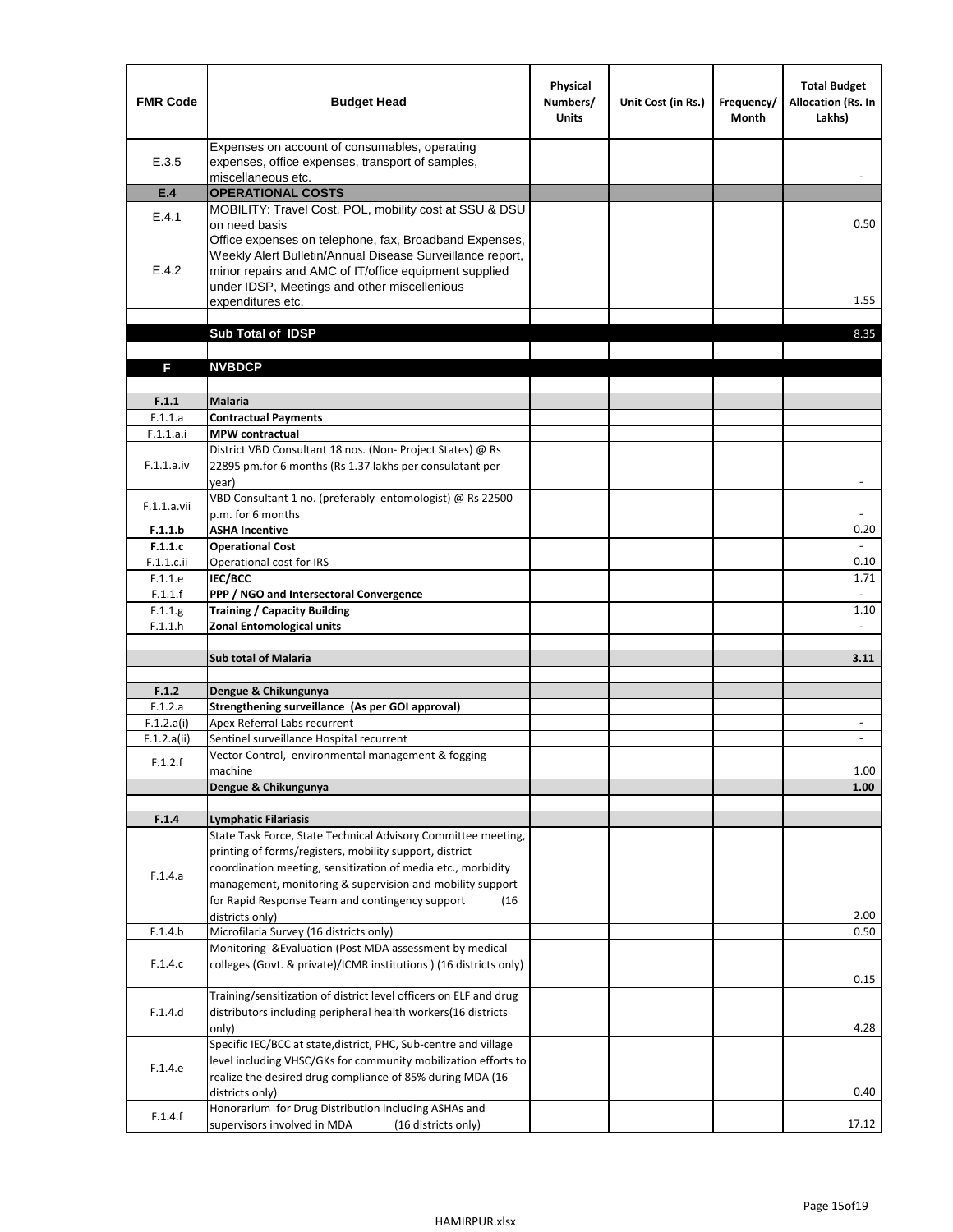| <b>FMR Code</b> | <b>Budget Head</b>                                                                                                                         | Physical<br>Numbers/<br><b>Units</b> | Unit Cost (in Rs.) | Frequency/<br>Month | <b>Total Budget</b><br>Allocation (Rs. In<br>Lakhs) |
|-----------------|--------------------------------------------------------------------------------------------------------------------------------------------|--------------------------------------|--------------------|---------------------|-----------------------------------------------------|
| F.1.4.g.        | Verification and validation for stoppage of MDA in LF endemic<br>districts (17 Districts)                                                  |                                      |                    |                     |                                                     |
| F.1.4.g.i       | a) Additional MF Survey                                                                                                                    |                                      |                    |                     |                                                     |
| F.1.4.g.ii      | b) ICT Survey                                                                                                                              |                                      |                    |                     |                                                     |
| $F.1.4.g.$ iii  | c) ICT Cost                                                                                                                                |                                      |                    |                     |                                                     |
| F.1.4.h         | Verification of LF endemicity in non-endemic districts (24<br>Districts)                                                                   |                                      |                    |                     |                                                     |
| F.1.4.h.i       | a) Lymphoedema & Hydrocele Survey                                                                                                          |                                      |                    |                     |                                                     |
|                 | <b>Lymphatic Filariasis</b>                                                                                                                |                                      |                    |                     | 24.45                                               |
|                 |                                                                                                                                            |                                      |                    |                     |                                                     |
| F.1.5           | Kala-azar                                                                                                                                  |                                      |                    |                     |                                                     |
| F.1.5           | Case search/ Camp Approach                                                                                                                 |                                      |                    |                     | $\overline{\phantom{a}}$                            |
| F.1.5.a         | Spray Pumps & accessories                                                                                                                  |                                      |                    |                     |                                                     |
| F.1.5.b         | Operational cost for spray including spray wages                                                                                           |                                      |                    |                     |                                                     |
| F.1.5.c         | Mobility/POL/supervision                                                                                                                   |                                      |                    |                     | $\blacksquare$                                      |
| F.1.5.d         | Monitoring & Evaluation                                                                                                                    |                                      |                    |                     |                                                     |
| F.1.5.e         | Training for spraying                                                                                                                      |                                      |                    |                     | $\overline{\phantom{a}}$                            |
| F.1.5.f         | IEC/BCC/Advocacy                                                                                                                           |                                      |                    |                     |                                                     |
| F.1.5.g         | Incentive to ASHA                                                                                                                          |                                      |                    |                     | $\overline{\phantom{a}}$                            |
| F.1.5.h         | Loss of Wages                                                                                                                              |                                      |                    |                     | $\overline{\phantom{a}}$                            |
| F.1.5.i         | Free Diet                                                                                                                                  |                                      |                    |                     |                                                     |
|                 | Kala-azar                                                                                                                                  |                                      |                    |                     |                                                     |
|                 |                                                                                                                                            |                                      |                    |                     |                                                     |
| F.6             | Cash grant for decentralized commodities                                                                                                   |                                      |                    |                     | 5.00                                                |
|                 |                                                                                                                                            |                                      |                    |                     |                                                     |
|                 | <b>Sub Total of NVB DCP</b>                                                                                                                |                                      |                    |                     | 33.56                                               |
| G               | <b>NLEP</b>                                                                                                                                |                                      |                    |                     |                                                     |
| G 1.            | Improved early case detection                                                                                                              |                                      |                    |                     |                                                     |
| G 1.1           | Incentive to ASHA                                                                                                                          |                                      |                    |                     |                                                     |
|                 | Incentive for Case detection by ASHA/AWW/Volunteers                                                                                        | 94                                   |                    |                     |                                                     |
|                 | etc.diagnosis @ Rs. 250 per case                                                                                                           |                                      | 250.00             |                     | 0.24                                                |
|                 | Incentive for timely cure of MB cases @ Rs. 600 per case                                                                                   | 8                                    | 600.00             |                     | 0.05                                                |
|                 | Incentive for timely cure of PB cases @ Rs. 400 per case                                                                                   | 11                                   | 400.00             |                     | 0.04                                                |
| G1.1 a          | Sensitization of ASHA                                                                                                                      | 300                                  | 100.00             |                     | 0.30                                                |
| G <sub>2</sub>  | Improved case management                                                                                                                   |                                      |                    |                     |                                                     |
|                 | DPMR Services, (MCR footwear, Aids and appliances,<br>Welfare allowance to BPL patients for RCS, Support<br>to govt. institutions for RCS) |                                      |                    |                     |                                                     |
|                 | Cost of MCR / Protective footwear@ Rs.300/-                                                                                                | 100                                  | 300.00             |                     | 0.30                                                |
| G 2.1           | Amount for Aids/ appliances/ self care kits/ patient welfare<br>items etc.                                                                 |                                      |                    |                     | 0.17                                                |
|                 | Patients for RCS to be paid welfare allowance @ Rs. 8000/-                                                                                 | 0                                    | 8,000.00           |                     |                                                     |
|                 | No. of RCS to be paid for as Support to govt. institutions for<br>RCS @5000/-                                                              | 0                                    | 5,000.00           |                     |                                                     |
| G 2.2           | Urban L:eprosy Control, (Mega city - 0, Medium city (1) -<br>3 , Med. City (2)-1 Township -19)                                             |                                      |                    |                     |                                                     |
| G 2.3           | <b>Material &amp; Supplies</b>                                                                                                             |                                      |                    |                     | $\overline{\phantom{a}}$                            |
|                 | Supportive drugs                                                                                                                           |                                      |                    |                     | 0.75                                                |
| G 2.3.i         | Lab. reagents & equipments                                                                                                                 |                                      |                    |                     | 0.05                                                |
|                 | Printing works                                                                                                                             |                                      |                    |                     | 0.20                                                |
| G <sub>3</sub>  | <b>Stigma Reduced</b>                                                                                                                      |                                      |                    |                     |                                                     |
|                 | Mass media, Outdoor media, Rural media, Advocacy                                                                                           |                                      |                    |                     |                                                     |
| G 3.1           | media<br>Monitoring, Supervision and Evaluation System                                                                                     |                                      |                    |                     | 0.98                                                |
| G 5.            | improved                                                                                                                                   |                                      |                    |                     |                                                     |
| G 5.1           | <b>Travel Cost and Review Meeting</b>                                                                                                      |                                      |                    |                     |                                                     |
| G 5.1.ii        | travel expenses - Contractual Staff at District level                                                                                      |                                      |                    |                     | 0.11                                                |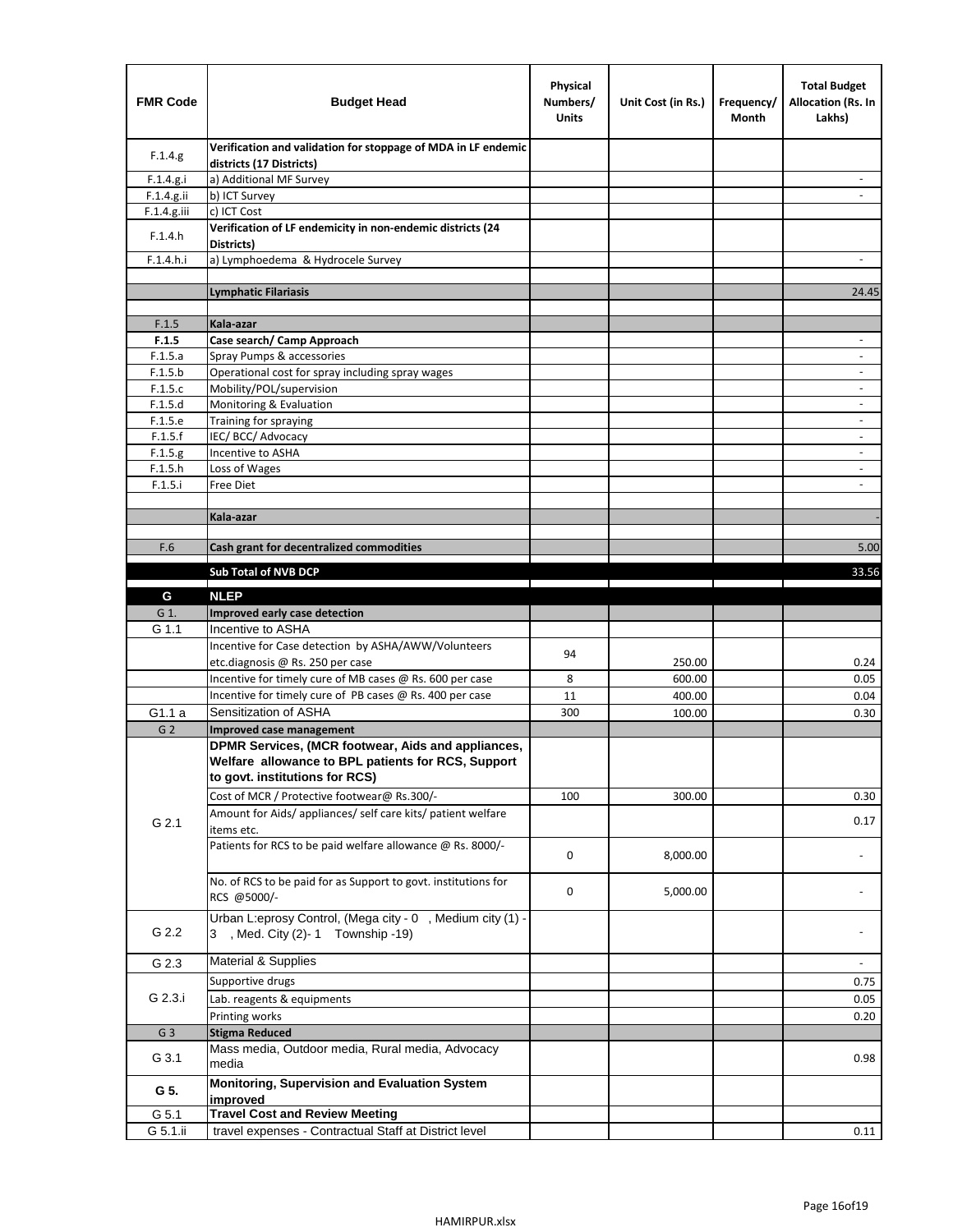| <b>FMR Code</b> | <b>Budget Head</b>                                                                                              | Physical<br>Numbers/<br><b>Units</b> | Unit Cost (in Rs.) | Frequency/<br>Month | <b>Total Budget</b><br>Allocation (Rs. In<br>Lakhs) |
|-----------------|-----------------------------------------------------------------------------------------------------------------|--------------------------------------|--------------------|---------------------|-----------------------------------------------------|
| G 5.2           | <b>Office Operation &amp; Maintenance</b>                                                                       |                                      |                    |                     |                                                     |
| G 5.2.i         | Office operation - State Cell                                                                                   |                                      |                    |                     |                                                     |
| G 5.2.ii        | Office operation - District Cell                                                                                |                                      |                    |                     | 0.35                                                |
| G 5.2 .iii      | Office equipment maint. State                                                                                   |                                      |                    |                     |                                                     |
| G 5.4           | Vehicle Hiring and POL                                                                                          |                                      |                    |                     |                                                     |
| G 5.4.ii        | <b>District Cell</b>                                                                                            |                                      |                    |                     | 0.30                                                |
| G 6.2           | <b>Contractual Staff at Disrrict &amp; block level</b>                                                          |                                      |                    |                     |                                                     |
|                 | <b>District Leprosy Consultant</b>                                                                              | 1                                    | 33,000.00          | 12                  | 3.96                                                |
| G 6.2.ii        | Physio Therapist                                                                                                | $\mathbf{1}$                         | 27,500.00          | 12                  | 3.30                                                |
|                 | Contractual Staff Para Medical Worker, (PMW @ 17600pm)                                                          | $\mathbf{1}$                         | 17,600.00          | 12                  | 2.11                                                |
| G 7.            | <b>Others</b>                                                                                                   |                                      |                    |                     |                                                     |
| G 7.1           | Travel expenses for regular staff for specific programme /<br>training need, awards etc                         |                                      |                    |                     | 0.16                                                |
|                 | HR increment calculated $\omega$ 5% for above approvals                                                         |                                      |                    |                     | 0.47                                                |
|                 | Sub Total NLEP                                                                                                  |                                      |                    |                     | 13.84                                               |
|                 |                                                                                                                 |                                      |                    |                     |                                                     |
| Н               | <b>RNTCP</b>                                                                                                    |                                      |                    |                     |                                                     |
| H.1             | Civil Works                                                                                                     |                                      |                    |                     | 1.65                                                |
| H.2             | Laboratory Materials                                                                                            |                                      |                    |                     | 3.67                                                |
| H.3             | Honorarium/Counselling Charges                                                                                  |                                      |                    |                     | 11.70                                               |
| H.4             | <b>ACSM</b>                                                                                                     |                                      |                    |                     | 1.95                                                |
| H.5             | <b>Equipment Maintenance</b>                                                                                    |                                      |                    |                     | 0.46                                                |
| H.6             | Training                                                                                                        |                                      |                    |                     | 2.12                                                |
| H.7             | Vehicle Operation(POL & Manitainance)                                                                           |                                      |                    |                     | 3.10                                                |
| H.8             | Vehicle hiring                                                                                                  |                                      |                    |                     | 4.09                                                |
| H.9             | Public Private Mix(PP/NGO Support)                                                                              |                                      |                    |                     | 6.17                                                |
| H.10            | <b>Medical Colleges</b>                                                                                         |                                      |                    |                     | $\omega$                                            |
| H.11            | Office Operation (Miscellaneous)                                                                                |                                      |                    |                     | 0.98                                                |
| H.12            | <b>Contractual Services</b>                                                                                     |                                      |                    |                     | 38.60                                               |
| H.13            | Printing                                                                                                        |                                      |                    |                     | 0.94                                                |
| H.15            | Procurement of Drugs                                                                                            |                                      |                    |                     | 0.55                                                |
| H.16            | Procurement of Vehicles                                                                                         |                                      |                    |                     | $\sim$                                              |
| H.17            | Procurement of Equipments                                                                                       |                                      |                    |                     | 0.75                                                |
| H.18            | Patient Support & Transportation Charges                                                                        |                                      |                    |                     | 2.97                                                |
| H.19            | Supervision and Monitoring                                                                                      |                                      |                    |                     | 2.82                                                |
|                 | <b>Grand Total</b>                                                                                              |                                      |                    |                     | 82.53                                               |
|                 |                                                                                                                 |                                      |                    |                     |                                                     |
|                 | <b>Total of NDCP</b>                                                                                            |                                      |                    |                     | 138.27                                              |
|                 | Non Communicable Disease Control Programme (NCD)                                                                |                                      |                    |                     |                                                     |
| Т               | National Programme for Control of Blindness (NPCB)                                                              |                                      |                    |                     | $\sim$                                              |
| 1.1             | <b>Recurring Grant-in aid</b>                                                                                   |                                      |                    |                     |                                                     |
|                 | Reimbursement for cataract operation for NGO and                                                                |                                      |                    |                     |                                                     |
| 1.1.1           | Private Practitioners as per NGO norms @Rs.1000/-                                                               |                                      |                    |                     | 5.50                                                |
| 1.1.1A          | Assistance for consumables/drugs/medicines to the<br>Govt./District Hospital for Cat sx etc.@ Rs.450/- per case |                                      |                    |                     | 2.00                                                |
| 1.1.2           | <b>Other Eye Diseases</b>                                                                                       |                                      |                    |                     |                                                     |
| 1.1.3           | Screening and free spectacles to school children @                                                              |                                      |                    |                     | 2.05                                                |
|                 | Rs.275/- per case                                                                                               |                                      |                    |                     |                                                     |
| 1.1.4           | Screening and free spectacles for near work to Old<br>Person (New component) @Rs.100/- per case                 |                                      |                    |                     | 0.55                                                |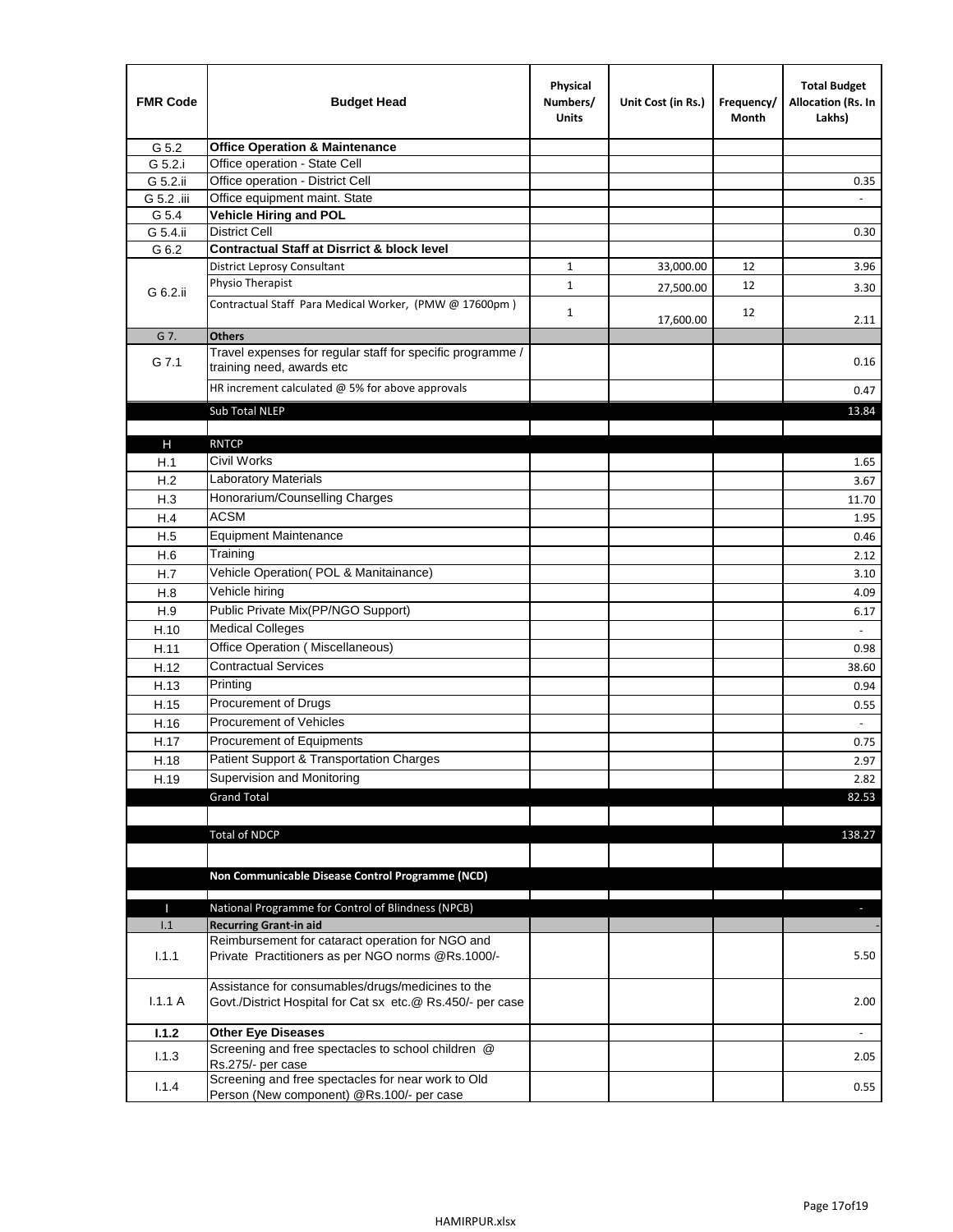| <b>FMR Code</b> | <b>Budget Head</b>                                                                                                                                      | Physical<br>Numbers/<br><b>Units</b> | Unit Cost (in Rs.) | Frequency/<br>Month | <b>Total Budget</b><br>Allocation (Rs. In<br>Lakhs) |
|-----------------|---------------------------------------------------------------------------------------------------------------------------------------------------------|--------------------------------------|--------------------|---------------------|-----------------------------------------------------|
| 1.1.5           | Recurring GIA to Eye Bank @ Rs.2000/- per pair(Eye<br>Bank will reimburse to Eye Donation Centre for eye<br>collected by them @ Rs.1000/- per pair)     |                                      |                    |                     |                                                     |
| 1.2             | Non Recurring Grant -in-Aid                                                                                                                             |                                      |                    |                     |                                                     |
| 1.2.2.          | Grant-in-aid for Sub Divisional Hospitals @ Rs.20 lakh                                                                                                  |                                      |                    |                     |                                                     |
| 1.2.3           | For Vision Centre (PHC) (Govt. + NGO) @ Rs.1 lakh                                                                                                       |                                      |                    |                     |                                                     |
| 1.2.4           | For Eye Bank Rs.25 lakh                                                                                                                                 |                                      |                    |                     |                                                     |
| 1.3<br>1.3.1    | <b>Contractual Man Power</b><br>Ophthalmic Surgeon@ Rs.60,000/- p.m.*                                                                                   |                                      |                    |                     |                                                     |
| 1.3.2           | Ophthalmic Assistant @ Rs.12,000/- p.m.*                                                                                                                |                                      |                    |                     |                                                     |
| 1.3.3           | Eye Donation Counsellors @ Rs.15000/- p.m.*                                                                                                             |                                      |                    |                     | $\overline{\phantom{a}}$                            |
|                 | Data Entry Operator @Rs.8,000/- p.m. for district level                                                                                                 |                                      |                    |                     |                                                     |
| 1.3.4           |                                                                                                                                                         |                                      |                    |                     | 0.25                                                |
| 1.4             | Other activities (if any, pls. specify)                                                                                                                 |                                      |                    |                     |                                                     |
|                 | Other district level activities                                                                                                                         |                                      |                    |                     | 0.20                                                |
|                 | Sub Total of National Programme for Control of Blindness<br>(NPCB)                                                                                      |                                      |                    |                     | 10.55                                               |
| J               | Natoinal Mental Health Programme (NMHP)                                                                                                                 |                                      |                    |                     |                                                     |
|                 | Honorarium of Existing Human Resource                                                                                                                   |                                      |                    |                     |                                                     |
|                 |                                                                                                                                                         |                                      |                    |                     |                                                     |
| K               | National Programme for the Healthcare of the Elderly (NPHCE)                                                                                            |                                      |                    |                     |                                                     |
|                 |                                                                                                                                                         |                                      |                    |                     |                                                     |
| K.1<br>K.1.1    | <b>Recurring Grant-in-Aid</b>                                                                                                                           |                                      |                    |                     |                                                     |
| K.1.1.1         | <b>District Hospital</b><br>Machinery & Equipment @ Rs.1.50 lakh per unit                                                                               |                                      |                    |                     |                                                     |
| K.1.1.2         | Drugs & Consumable @ Rs. 5 Lacs to existing district &                                                                                                  |                                      |                    |                     |                                                     |
| K.1.1.3         | Rs. 3 Lacs to New Districts<br>Training of doctors and staff from CHCs and PHCs @<br>Rs.0.40 lakh per unit                                              |                                      |                    |                     |                                                     |
| K.1.1.4         | Public Awareness & IEC @ Rs.1 lakh per unit                                                                                                             |                                      |                    |                     |                                                     |
| K.1.1.6         | Consultant Medicine (2) @ Rs. 80000 P.M. for 12 months<br>against filled post & 3 month against Vacant Post                                             |                                      |                    |                     |                                                     |
| K.1.1.7         | Nurse (6) @ Rs. 20,000 P.M. for 12 months against filled<br>post & 3 month against Vacant Post                                                          |                                      |                    |                     |                                                     |
| K.1.1.8         | Physiotherapist 1 @ Rs.20,000 p.m.                                                                                                                      |                                      |                    |                     |                                                     |
| K.1.1.9         | Hospital Attendants 2@ Rs.7500 p.m.                                                                                                                     |                                      |                    |                     |                                                     |
| K.1.1.10        | Sanitary Attendants 2 @ Rs.7500 p.m.                                                                                                                    |                                      |                    |                     | $\overline{\phantom{a}}$                            |
| K.1.2           | <b>CHC</b>                                                                                                                                              |                                      |                    |                     |                                                     |
| K.1.2.1         | Training @ Rs. 30,000 (Refer list for No. of CHC)                                                                                                       |                                      |                    |                     |                                                     |
| K.1.2.3         | Rehabilitation Worker 1 @ Rs.18,000 p.m.                                                                                                                |                                      |                    |                     |                                                     |
| K.1.3           | <b>PHC</b>                                                                                                                                              |                                      |                    |                     |                                                     |
| K.1.3.1.        | Training & IEC @ Rs.0.30 lakh per PHC                                                                                                                   |                                      |                    |                     |                                                     |
| K.1.4           | <b>Sub-Centre</b>                                                                                                                                       |                                      |                    |                     |                                                     |
| K.1.4.1         | Aids and Appliances @ Rs.0.30 lakh per Sub-Centre                                                                                                       |                                      |                    |                     |                                                     |
| K.2             | <b>Non-Recurring Grant-in-Aid</b>                                                                                                                       |                                      |                    |                     |                                                     |
| K.2.1           | <b>District Hospital</b>                                                                                                                                |                                      |                    |                     |                                                     |
| K.2.1.1         | Construction/renovation/extension of the existing building<br>and Furniture of Geriatrics Unit with 10 beds and OPD<br>facilities @ Rs.80 lakh per unit |                                      |                    |                     |                                                     |
| K.2.1.2         | Machinery & Equipment @ Rs.7.00 lakh per unit                                                                                                           |                                      |                    |                     |                                                     |
|                 | HR Increment @ 5% (Refer HR increment calculation<br>sheet)                                                                                             |                                      |                    |                     |                                                     |
|                 |                                                                                                                                                         |                                      |                    |                     |                                                     |